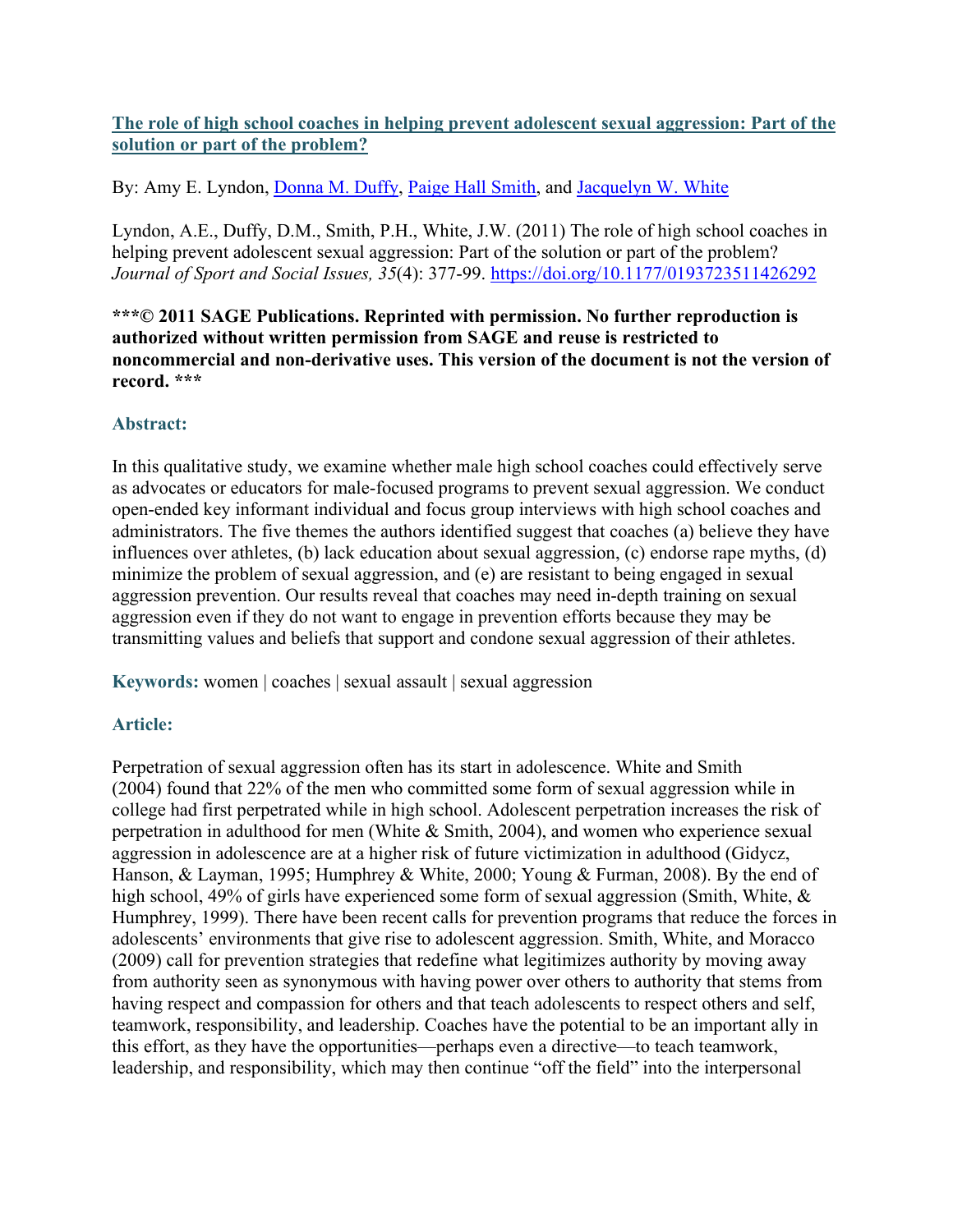arena. Many coaches believe that personal development of athletes is a priority that is connected to performance enhancement (Gould, Collins, Lauer, & Chung, 2007).

A large number of high school students participate in some form of sport (National Federation of State High School Associations, 2005). A commonly held belief is that participation in sport develops life skills such as cooperation, teamwork, and respect for others. High school coaches believe that part of their role includes character development and helping athletes develop psychologically and socially (Gould, Chung, Smith, & White, 2006), although coaches may not be able to specify the process by which this happens (McCallister, Blinde, & Weiss, 2000). Researchers have found that development of these life skills is often a byproduct of sports participation at all ages (Danish, Petitpas, & Hale, 1993). In addition, these skills are potentially transferable to other settings such as school and community spaces (Hellison, 1995; Hellison, Martinek, & Cutforth, 1996). Although possible, the transferability of these skills is not guaranteed (Martinek, McLaughlin, & Schilling, 1999).

Many of the sexual aggression prevention programs are critiqued for being "one-shot" interventions (Anderson & Whiston, 2005; Townsend & Campbell, 2008); in contrast, high school athletic coaches are already embedded in the lives of many male adolescents and have long-term multiple-contact interactions with their athletes. Thus, the coach–athlete relationship may have a more significant effect on athletes' attitudes and behavior than a short-term, singleevent, external prevention program (Poczwardowski, Barott, & Henschen, 2002). It is important, however, to examine coaches' attitudes and behaviors about sexual coercion and assault prior to engaging them in male-focused sexual assault prevention efforts.

Currently, there are no data on coaches' attitudes regarding these issues. Thus, the purpose of the current study is to assess whether male high school coaches would be a viable means for malefocused sexual assault prevention in adolescence. In this process, we qualitatively explore coaches' attitudes about sexual aggression and their suggestions for prevention. Specifically, we examine how coaches view their role in the area of character development, whether they believe this could include sexual assault prevention, what coaches believe about sexual assault, and whether they would be open to being directly involved in sexual assault prevention efforts.

## **Are Athletes a Good Target Population for Sexual Assault Prevention?**

A number of factors associated with sports participation predict sexual aggression: alcohol use (Abbey, McAuslan, & Ross, 1998; Koss & Gaines, 1993), being competitive and win oriented (Caron, Halteman, & Stacy, 1997; Smith & Stewart, 2003), adhering to certain masculine gender ideals (Locke & Mahalik, 2005), and having a high number of sexual partners (Faurie, Pontier, & Raymond, 2004; Lalumiere, Chalmers, Quisley, & Seto, 1996). Some studies have found that male athletes are at higher risk for engaging in sexually coercive behavior than nonathletes (Forbes, Adams-Curtis, Pakalka, & White, 2006; Frintner & Rubinson, 1993; Humphrey & Kahn, 2000; Koss & Gaines, 1993), whereas others have not (Caron et al., 1997; Lackie & de Man, 1997; Locke & Mahalik, 2003; Smith & Stewart, 2003).

Athletes may still be a good population for prevention because certain stereotypical rapesupportive attitudes, called rape myths (Burt, 1980), are associated with participation in some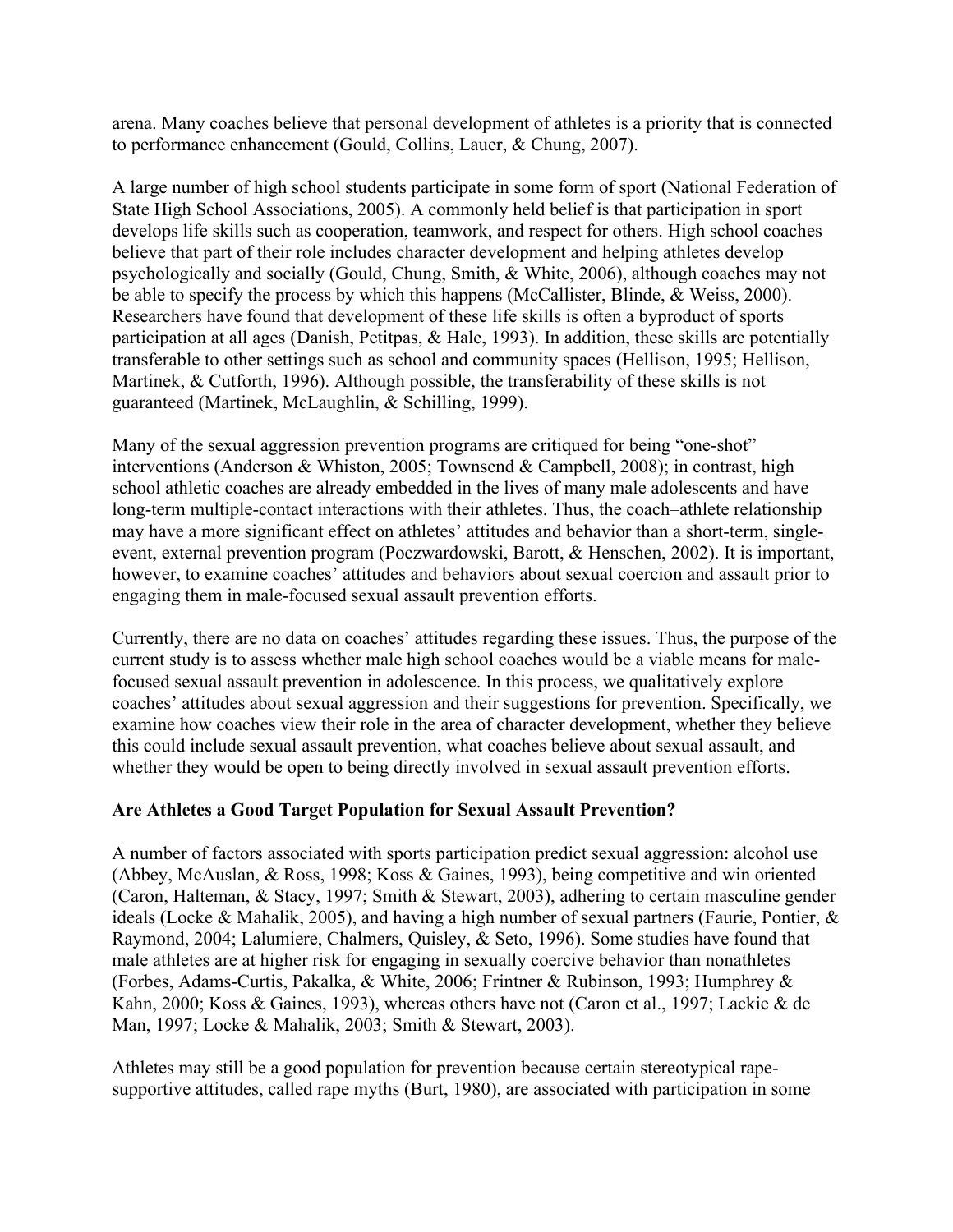types of high school and collegiate sports (Boeringer, 1999; Forbes et al., 2006; Sawyer, Thompson, & Chicorelli, 2002). McMahon (2007) conducted interviews and focus groups with athletes who endorsed a variety of rape myths, such as the myth that many girls falsely claim rape out of revenge or regret over consensual sex. Male athletes also talked about "accidental rape," and both male and female athletes commented that some girls "ask for it" when they dress and act in an overly flirtatious or sexual manner. These attitudes reduce the level of support for victims (Koppelaar, Lange, & van de Velde, 1997) and are often targeted by prevention programs (e.g., Townsend & Campbell, 2008). One program in particular is the Mentors in Violence Project (MVP) started by the Center for the Study of Sport in Society (Katz, 1995). The program is unique in that its goal is to educate athletes to intervene as empowered bystanders. The MVP program uses former athletes as mentors and role models to provide concrete strategies for intervening in an abusive situation and to make people aware of, think in new ways about, and be open to discussing men's violence toward women. Can current high school coaches serve a similar role in violence prevention?

#### **Coach–Athlete Relationships**

Coaches are often already role models for adolescents (Drewe, 2000; Martin, Richardson, Weiller, & Jackson, 2004; Molstad, 1993) and can exert a tremendous amount of influence on the team, perhaps more so than the athletes can among each other (Carron, 1980). The coach– athlete relationship involves both instruction about sport-specific techniques and the social relationships that develop during the process (Poczwardowski et al., 2002). During the sport season, coaches have day-to-day access to and influence over groups of young men. The relationship between coaches and athletes may be close, and the coach may be a trusted authority figure and someone to whom the athlete may turn to as a resource for personal issues as well as athletic performance (Côté & Salmela, 1996). These relationships may be long-lasting, throughout multiple years of a sport and even beyond. Researchers have investigated the commonly held belief that participation in sports influences personal and social development, including responsibility, life skills, and desirable character traits (Coakley, 1993, 1994).

If such positive traits are developed, they may transfer from the game to athletes' romantic relationships. Theoretically, if the social context around a sport promotes a mindset and culture emphasizing nonviolence, self-control, respect for self and others, physical fitness, patience, and responsibility, then athletes may learn to control gender-based aggressive behavior (Coakley, 1998). However, the same potential for traits to transfer "off the field" exists for negative traits as well. Although coaches may be a solution to the problem of male adolescent's sexually aggressive behavior, they may also be part of the problem. Shields (1999) found that more than half of high school athletic administrators reported that coaches encourage and even explicitly teach athletes to be verbally abusive and to use physical intimidation to win games. In fact, coaching in this manner was the best predictor of verbal and physical intimidation and physical violence on the field. These same coercive and aggressive traits may transfer from sport-specific contexts to the context of romantic relationships with young women. Athletes observe and evaluate the coach's behaviors and attitudes and then make a personal decision about whether or not the coach's behaviors or attitudes are justifiable and acceptable for personal use (Carron & Bennett, 1977; Poczwardowski, Barott, & Jowett, 2006). Important role models, such as coaches,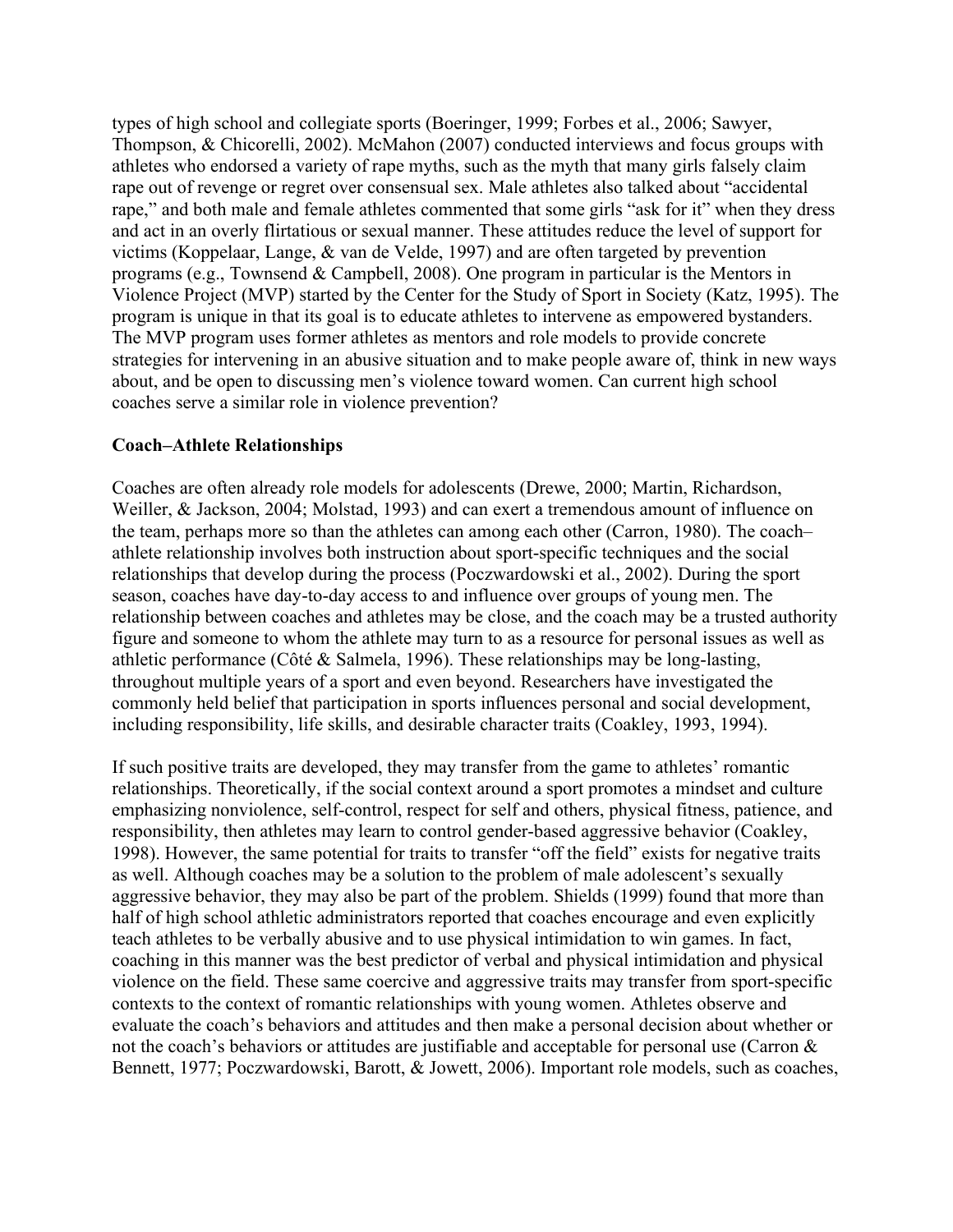may be one method by which young men internalize norms of coercion, dominance, and control that are found in many dating relationships (Douglas, Bathrick, & Perry, 2008).

We wanted to explore coaches' attitudes and beliefs from the perspectives of both individual coaches and coaching administrators who would be in a position to support state-wide sexual violence prevention efforts or training for coaches. We took a qualitative approach because it is recognized as a useful strategy for collecting in-depth knowledge on complicated issues about which little is known (Miles & Huberman, 1994). Specifically, we took the pragmatic qualitative approach, where the question drives the methodology rather than a particular epistemology (Creswell, 2003).

## **Method**

## Participants

We first used a purposive sampling strategy to conduct three individual key informant interviews with officials of three state-wide high school athletic/coaches associations. They recommended individual coaches to participate in subsequent interviews. We limited our sample to football, basketball, and soccer coaches, as these are the most popular team sports. We then conducted individual key informant interviews with five high school coaches and one focus group with high school coaches  $(n = 6)$ , resulting in a total of 11 informants. All of the coaches interviewed individually and as a part of the focus group were men; two of the three coaching administrators were women. Two of the three coaching administrators had also coached in high school. Most of our coaches were white, married, had children, were between the ages of 35 and 50 (although most were in their late 40s and early 50s) and had coached for a minimum of 10 years and a maximum of 30 years.

## Interview

Each individual interview lasted about 1 hour; the focus group lasted 2 hours. An interview guide was used for the semistructured interviews, with the interviewer asking follow-up questions for clarification. Participants were asked specific questions regarding their experiences with and perceptions of sexual assault, sexual harassment, and the individuals in these situations. The questions used for both the interviews and the focus group addressed the coaches' perception of the potential relationship between sports and violence and then more specifically about any link between sports and sexual aggression. Coaches were also asked questions about their role as coaches, particularly in the areas of character development and how much this was a part of their jobs as coaches, whether they believed sexual assault prevention was or could be considered within the boundaries of their roles as coaches, their beliefs about sexual assaults and those individuals involved in them, and their suggestions for interventions.

## Data Collection and Analysis Plan

A trained male graduate student experienced with conducting qualitative interviews and with coaching conducted the individual interviews with coaches and the focus group. Authors Smith and White conducted the interviews with the coaching administrators. The audiotaped interviews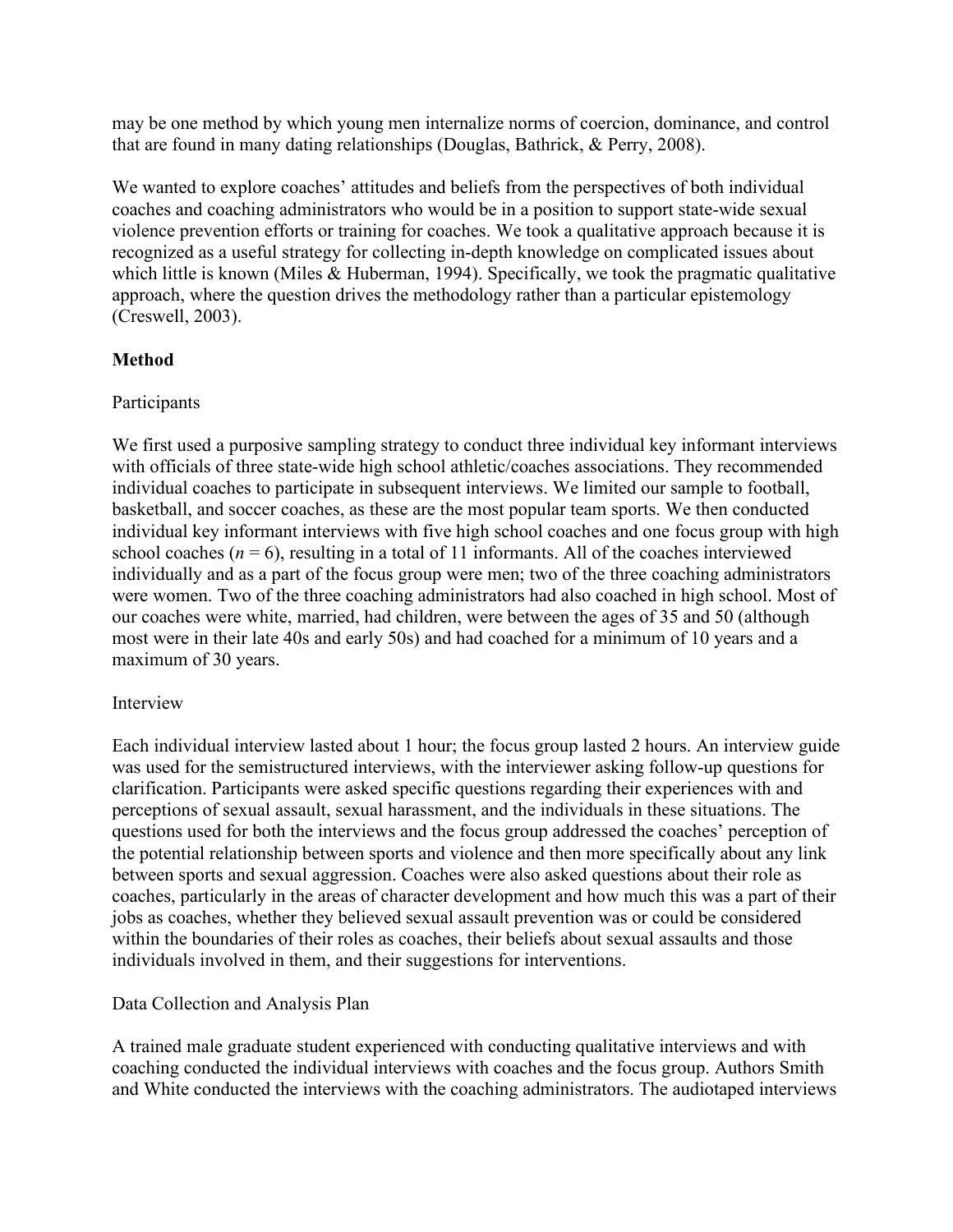were transcribed verbatim. These transcripts were uploaded into *Ethnograph* (Qualis Research Associates, 1985), which was used as an organizational tool to aid coding and analysis.

Because this study was exploratory we relied on emergent coding techniques. Independent coders did an initial read through of the transcripts and developed a basic codebook. This codebook then guided the coding of the key informant interviews and the focus group. In order to identify general themes, coders independently read the coded excerpts of the transcripts to identify common patterns in the coaches' words. The thematic analysis began by reading the grouping of coded segments to look for commonalities among informants. The search for these commonalities, or meaningful units of information known as themes, was repeated multiple times. The next step in the process was to look for any pattern to the themes. Finally, the meaning behind the themes was interpreted and synthesized into a consistent and contextualized pattern (Giorgi, 1979; Moustakas, 1994). The final thematic interpretation emerged from a group consensus.

## **Results**

Our analysis resulted in five themes indicating which type of role, positive or negative, that high school coaches could play to help prevent gender-based sexual aggression: (1) Coaches believe they have influence over athletes' character and life on and off the "field," (2) coaches lack education in gender-based sexual aggression, (3) coaches endorse rape myths, (4) coaches minimize the problem of male sexual aggression, and (5) coaches are resistant to being engaged in sexual aggression prevention. Below we provide quotes that shape and illustrate these themes. We use the nomenclature KI# to refer to one of the key informants and FG# to refer to one of the focus group participants.

Theme 1: Coaches Have an Influence on Athletes' Character and Life on and off the Field

The coaches in this study believed that they had influence on the character and behavior of the young men they coached. KI 2, a coaching administrator, endorsed this view, "I do think that the coaches play a tremendous role in a lot of what happens in the mind of the student athletes and particularly the young men."

Because they need to hear it from other folks and, as coaches or teachers, I think we have played a big part in their life as far as exposing them to what we feel like is right. That's where we've all got to believe that what we're doing is right too and that what we're trying to get across to them is right. (unidentifiable FG respondent).

If you work hard to gain the respect and trust of the kids and their parents, you can influence those kids to do anything. I mean you see it every day. (KI 7)

All of these coaches realized that they have an influence on their athletes that went beyond the sport environment and extended into various aspects of the athletes' lives. Both KI 4 and an unidentified focus group respondent describe how coaches can shape the athlete as a whole person, even shaping their romantic relationships.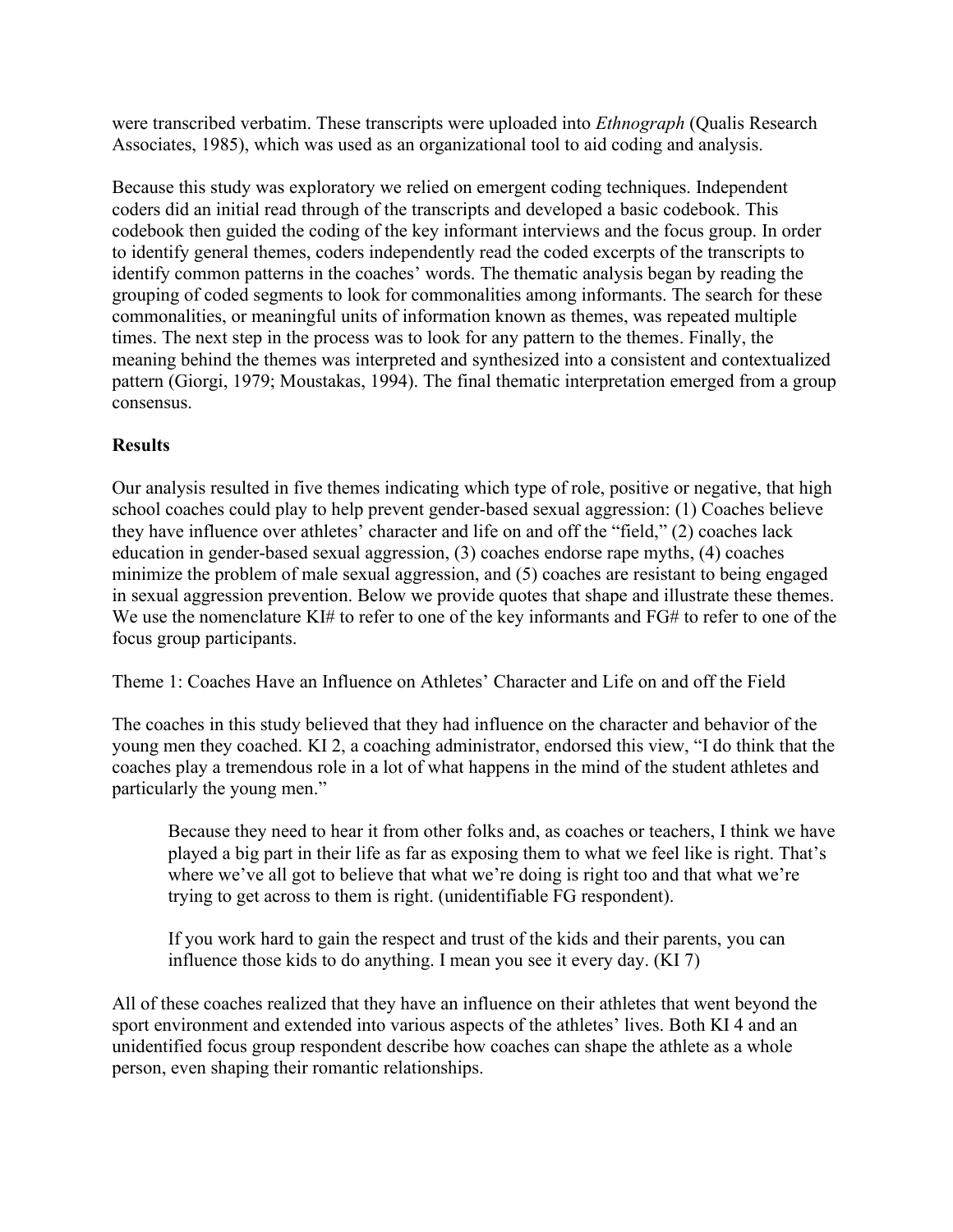I'm not only coach but I teach Auto Mechanics; I know that some days we may start talking about carburetors and we may end up talking about life. And it's more than just one day, and I feel just as good or better about the talking about the life issues then I do . . . you know I don't feel bad about leaving off putting on carburetors to another day because it's not just athletes, it's kids. You know it's not just our athletes that are having problems today, its kids in general. I've had many a time where I've had parents come by and say so and so is in your second period Auto Mechanics class and he comes home and talks about all the things that you talk about in class and I'm so glad you're giving him exposure to life skills. (unidentifiable FG Respondent)

The coach is involved in the development of the athlete. This includes the physical, academic, and emotional development of the athlete. If a kid is having a hard time at home, it is okay for a coach to step in and try to help the kid. If the kid is having difficulty in school, the coach should try and help the kid, such as talking to teachers. If the young man is having problems in a relationship, the coach is there to listen and offer advice. (KI 4)

The coaches who participated in this study knew they could have a long-term influence and valued their roles as mentors. Several included stories of former athletes coming back at some point to thank them for influencing their lives.

One night about oh, I guess it was about 1 or 2 o'clock in the morning he called and he said, "Coach this is Jerry." He said, "I'm working for the FBI. I'm doing this. I got married, got a kid. I just called to say thank you." (KI 5)

The first clinic I went to after he graduated, I was in a State clinic and I was sitting down there and he sat beside me, he said, "Coach," he said, "the only reason I'm here at this coach's clinic is because of you." And here I am sitting in the lobby of the Holiday Inn down there with tears streaming down my eyes with my arm around this boy and everybody thinking you're kind of funny. (Laughter) But it just, you know it touches you. It just gets to you. (KI 6)

Theme 2: Coaches' Lack of Knowledge About Gender-Based Sexual Aggression

High school coaches have had to address character, alcohol abuse, and aggressive play on the field, but they have not focused on sexual assault. Coaches were aware of professional athlete sexual assault scandals, but they did not know much about sexual assault. Although coaches were given a guiding definition of sexual aggression during the interview ("forced or coerced sexual activity in a dating relationship, friendship, or acquaintanceship that may or may not be physical assault or even considered criminal") and were provided with current statistics about sexual aggression, this did not prevent confusion. KI 1, who was a coach and administrator, expressed doubt about the statistics presented that 50% of the girls who go to college have already been the victim of some form of sexual aggression by the time they get to college, saying

But could that be as much as a proposition? Is that considered assault? See, I think most men would say, "Well gosh, that's gone on forever, that's not going to stop." (KI 1)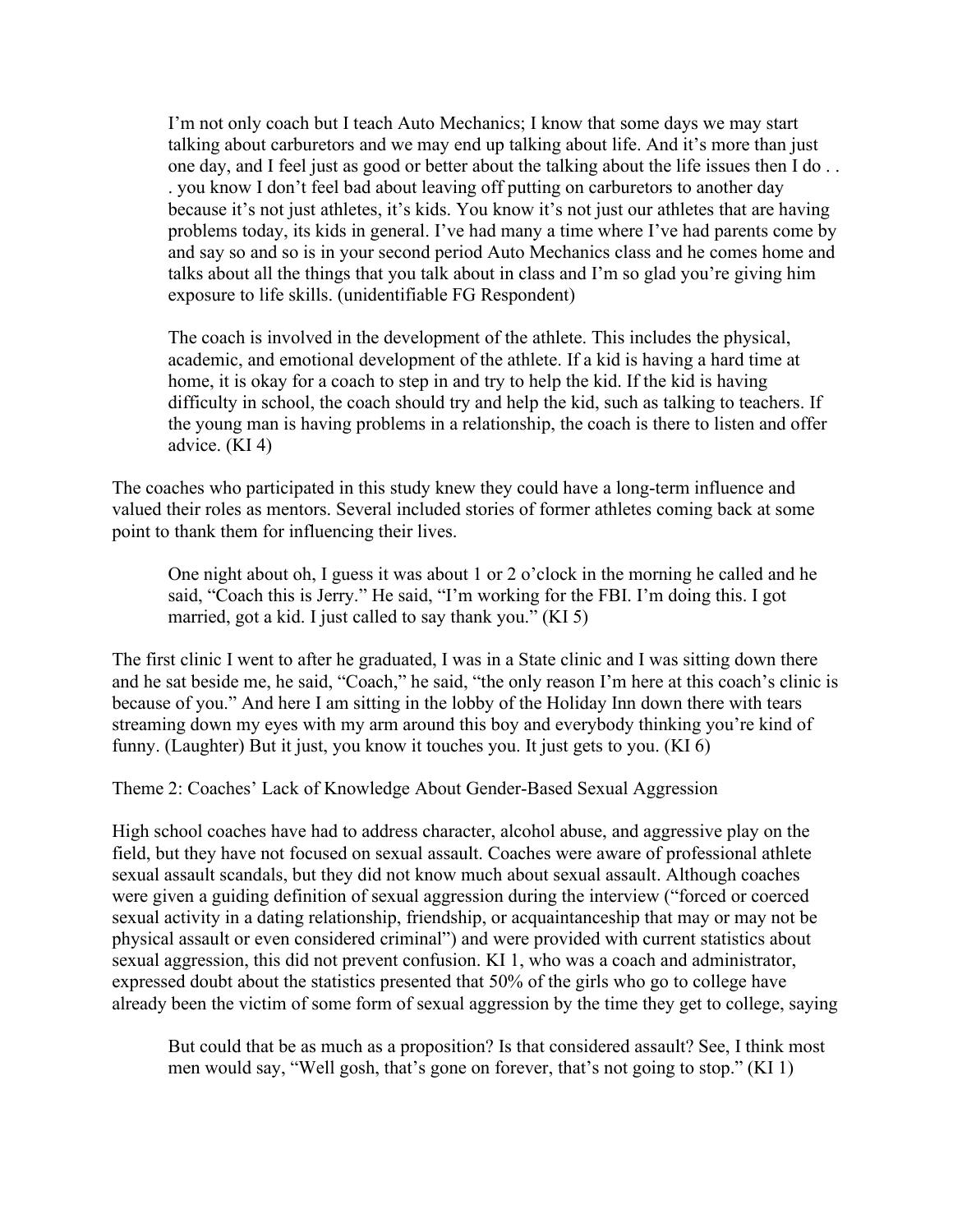Both coaches and administrators readily admitted that coaches were not educated about sexual aggression, as KI 6 says, "I mean I would be willing to bet you that no one that no one that's coaching, 90% of the coaches there have never been spoken to about it." When specifically asked whether they would know how to deal with a player involved in a sexual assault allegation, KI 3 (a coach and an administrator) states, "I think the basic answer to that is by and large most of them don't know how to deal with these situations." When KI 2, a coaching administrator, was asked whether coaches are aware of the problem of sexual aggression, she responded, "I don't think so. I don't know they're educated enough to know that. I don't think there's been enough out there for us to know that."

Lack of knowledge was not universal among our sample, but only KI 7 reported any awareness of the issue when he related overhearing a student describe an incident while walking down the hall,

Well, I've heard of cases here. Just by walking by students, I heard one kid in the locker room one day say he went out on a date and he forced this girl to do something. I don't remember it, you know, a group of guys together, I couldn't remember who the kid was. This was like two years ago and, but yeah, I would think this level, even in the 9th grade level, you know it could be a problem. (KI 7)

Theme 3: Coaches Endorse Rape Myths

Perhaps in part because of their lack of education about sexual aggression, coaches' discussions were laced with remarks that embody many myths about rape. These rape myths include such beliefs as victims are to blame for their assault, often by wearing revealing clothing, by drinking or flirting; men can't restrain their sexual urges; only "certain" type of women are raped; and women often lie about being assaulted (Burt, 1980). Overall, participants held a narrow and rather simplistic view of sexual assault, expressing beliefs that girls who consent to any sexual activity are consenting to all sexual activity and that "promiscuous" girls are to blame for being or putting themselves in a bad situation. The boys, in turn, are not to blame because they can't control their hormone-driven sexual urges. These urges are especially hard to control when the girls are dressed in revealing clothing. Girls were then ashamed of themselves for violating moral standards and so they "cried rape" to make themselves feel blameless.

Girls "cry rape" after regretting consensual sexual activity

Perhaps the most well-known rape myth is that women often fabricate stories of rape due to regret or desire for revenge. Several informants talked about girls who "cry rape" after they regret consensual sex, as FG 4 does here:

…you know, sometimes the girls will give the guy a green light thinking and all of a sudden it hit her, "Oh my boyfriend is going to find out about this" and then she'll come back and go hey, "He touched me or he forced himself or he assaulted me." And I think some of the messages they send amongst each other, I'm not saying that it doesn't happen, but I think there's a degree out there about how the youngster wants to interpret it. And sometimes they fear that they're going to get into trouble or somebody is going to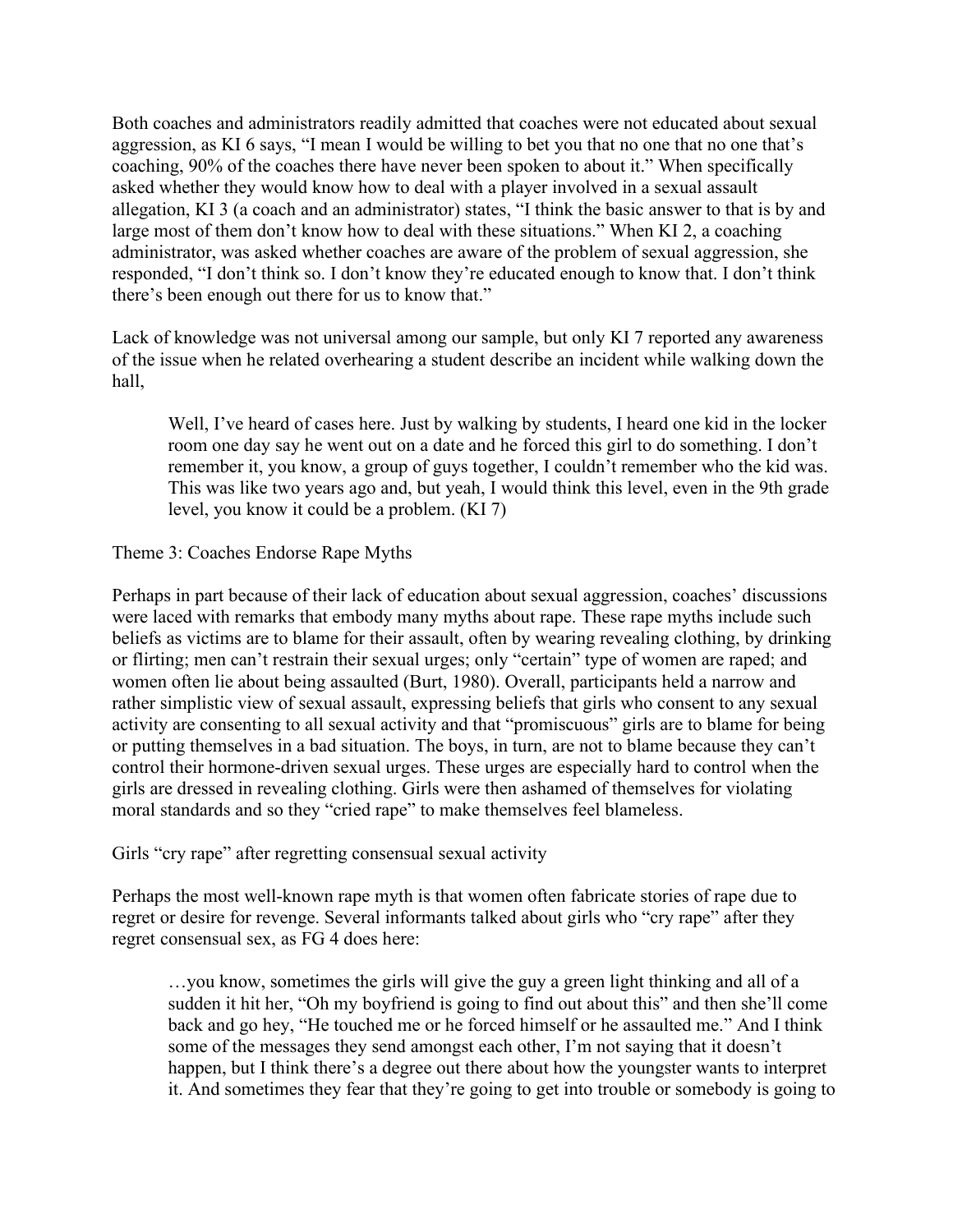hear about this and they scream rape or assault. And when that happens I don't think they know the consequences they're putting on that other person and his life. (FG 4)

Once it starts to get to a certain point, girls or guys maybe I don't know, sometimes if it's [the sex] violent the girl probably just says uh, the morals or whatever flag pops up. (FG 1)

Several informants again blamed the girls' sexuality as the root cause of these "false" sexual assault allegations. KI 8 added that he thought these girls initially consented to sexual activity for mercenary reasons, "Or maybe this girl said come on and have fun, [but later says] 'Well I didn't tell him he could do that' [because] maybe she thought he'd marry her, you know."

Girls' sexuality leads to a "green light" for intercourse

Many of the informants believe that boys are understandably confused when faced with accusations of sexual assault. They believe that the women's sexual behavior signals a "green light" for intercourse. This corresponds to the rape myth that if a girl engages in minimal sexual contact (e.g., necking, heavy petting), then it is her own fault if her partner forces sex on her. What happens, according to FG 3, is that boys that keep going because they're so eager to have sex,

Yeah and then they [the girls] get right to that, right to that edge and they go, "I'm not"; obviously the boys don't know how to handle it because they're just grabbing at it. It's like, you know, I've seen when they had those big, what do they call it . . . a piñata, you break that piñata open and then those little son of a bitches are all in there getting that candy like crazy you know. [Laughter] Well this is how I visualize what you guys are talking about. You know they're just all going after it. (FG 3)

Informants blamed girls who provoked boys' uncontrollable sexual urges, which dissolved boys' responsibility for their actions, as suggested by FG 3, "You can't stop a hard . . . [laughter]. I mean let's face it. And that's what it comes down to." According to these informants, once girls engage in some sexuality they give up their right to say "no." The informants decried the level of overt sexuality shown by students in general, and girls in particular, as demonstrated by KI 5,

Kids want to go so fast and do things now. The things that I was doing at 17 and 16, kids are now doing at 10 or 11. And you have the girls who aren't afraid to have sex, don't know any better but they end up getting pregnant and they have problems here and stuff like that. (KI 5)

Coaches' comments conveyed beliefs that girls' promiscuity gets them into this kind of trouble. For example, FG 3 stated a hypothetical question, to which the other coaches murmured agreement,

Do you think that the girls are trying to experiment with trying to get attention and then all of a sudden, you know, you said the kids are just running, that they get out there and it's like, "Oh shit, I don't know what to do now?" (FG 3)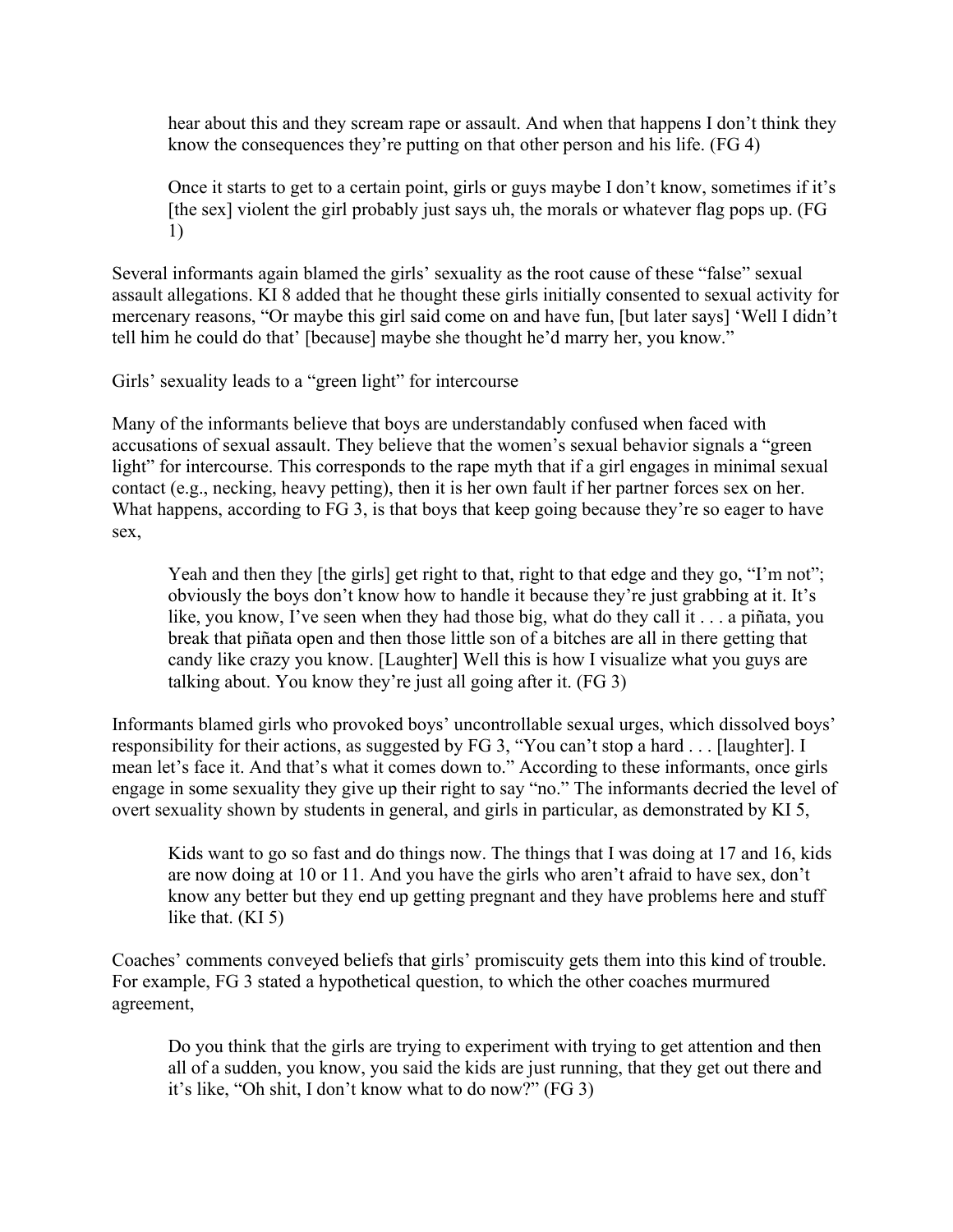KI 8 comments that it's not rape because these immoral girls are consenting to some sex,

Most of the time with the way moral standards have gone today there doesn't need to be any violence. Girls are pretty promiscuous and you know peer pressure is on as far as that kind of thing is concerned. (KI 8)

Informants believed that these sexually precocious girls who are raped usually did something careless to put themselves in that situation. Several of the informants minimized young men's responsibility for their own behavior and instead focused on the girls who were supposedly victims, with comments along the lines of "rape is wrong, *but* . . . ," such as KI 5, who initially said, "You know if a guy goes out with a girl and if she permits him to do something but she says no and she means no but he doesn't take it as no, it's rape." But later remarks by KI 5 revealed beliefs that girls make themselves a target of rape by earning a reputation for "putting out,"

Put yourself in a bad position, like a lot of times, it's funny you know, the guys on the team say, well she's an easy person to get or the vice versa and if you don't score then you haven't . . . initiation where you're supposed to go with a certain girl and stuff like that.  $(KI 5)$ 

Many of these comments involved hypothetical scenarios involving informants' daughters, such as those made by FG 1, an administrator:

I mean like Mike Tyson when he first got into that trouble with that girl and I'd tell my wife all the time I said, "Look, if that was my daughter, I'm not pressing charges. I [sic] gonna beat the heck out of her." Because why are you going up to a room at 2:30 in the morning, getting half naked and not thinking that someone is going to do something. And like you said, then they cry rape. (FG 1)

FG 3 related a story of one of his athletes who was brought before the school administration for inappropriate sexual conduct. This respondent stated, "I think he got the green light and I don't think he did anything wrong." He did believe that the boy shouldn't have done it, but it wasn't necessarily wrong because he thought that the girl led the boy on,

Well you know if that was my daughter I'd be pissed, but I'd be also pissed at my daughter, 'Why did you go in that stairwell with that son of a bitch?' You know, 'You let it happen."  $(FG 3)$ 

K1 put the onus of prevention on girls by saying, "Because my biggest thing with girls is don't put yourself in a position to be in trouble."

Boys are victims of their hormones

Many of the comments by focus group respondents reflected the concept that women are the gatekeepers of sexuality and that boys' sexual behavior is ruled by their uncontrollable hormones. FG 6 tries to put himself as a student in his school today, "I'm getting older and about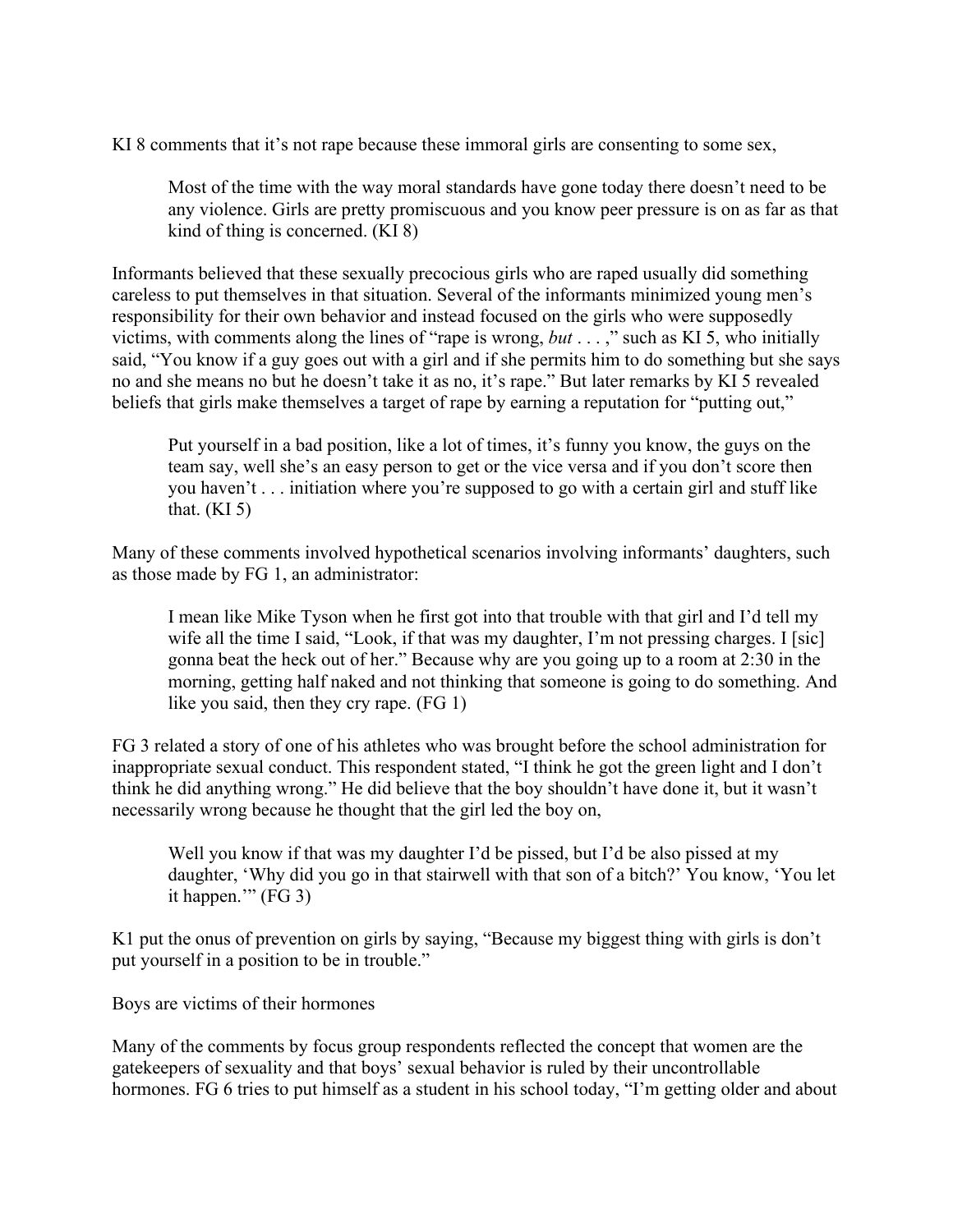to get Alzheimer [sic] but I can still remember when my hormones were flowing and I was 15 or 16 . . . , folks if I was 15 or 16 and walked into our school today I don't know what I'd do." FG 3 responds, "Oh I wanted to touch a pussy so bad. I was scared to death." When asked to describe sexual assault, FG 1 says that it is a result of hormone-driven adolescent boys trying to get sex any way they can in order to keep up with their friends

[What is sexual assault?] You're talking about the 9th graders. I think it's just a hormone thing where it's just something that maybe one of the friends or something like that has had sex and they just like, it's like they got to get it just so they can be part of the group. However they got to do it, they've got to get it. You know their hormones at 9th grade, their hormones are there, their buddy's had sex or they're hanging with this and you know all of a sudden their dick gets hard and then it's like, "I've got to find someone, I've got to do  $\dots$ " (FG 1)

FG 2 responds with, "Where am I going to put this thing? Tired of going to the bathroom . . . "

Girls' revealing clothing as "bait."

The focus group informants talked about the revealing clothing girls wear and its role in sexual assault. Such clothing, combined with "flirty" behavior, results in girls sending mixed messages to boys, as colorfully described by FG 3, followed by agreement from FG 2.

They get to that point where they're getting the kids to look at 'em, I mean they're coming to school with the artillery, the bait is on you know, it's like going fishing with no bait, well they've got the damn worms all over 'em and they're ready to have those guys just go right at 'em." FG 2: "Got 'em out there." (FG 3, FG 2)

Informants shared anecdotes about examples of girls dressing inappropriately at school and school-sponsored events like prom. FG 5 bemoans that the dress codes are not enforced apparently believing that enforcing this code would prevent sexual assault—but this comment is followed by a joking comment by another focus group member that he's fine with it:

It states in the rules no spaghetti [straps], you know, the no support, that when they stand up they can't, the shorts got to go to the thumb or whatever, you know, and they get there and they get in front of the administrator or something like that and they just let it, and they'll walk right by an administrator. (FG 5)

An unidentified commenter laughed and replied, "It doesn't bother me!"

FG 5 acknowledges that revealing clothing is not always a sexual come-on, but believes that it still incites rape because the boys are more aggressive now than in the past,

. . . one of the girls [stopped by the principal for inappropriate attire] wore the mini dresses or whatever, you know it was just part of their attire. Not a lot of 'em wore 'em but it wasn't such a big deal because I think a lot because the boys weren't as aggressive as they are now. (FG 5)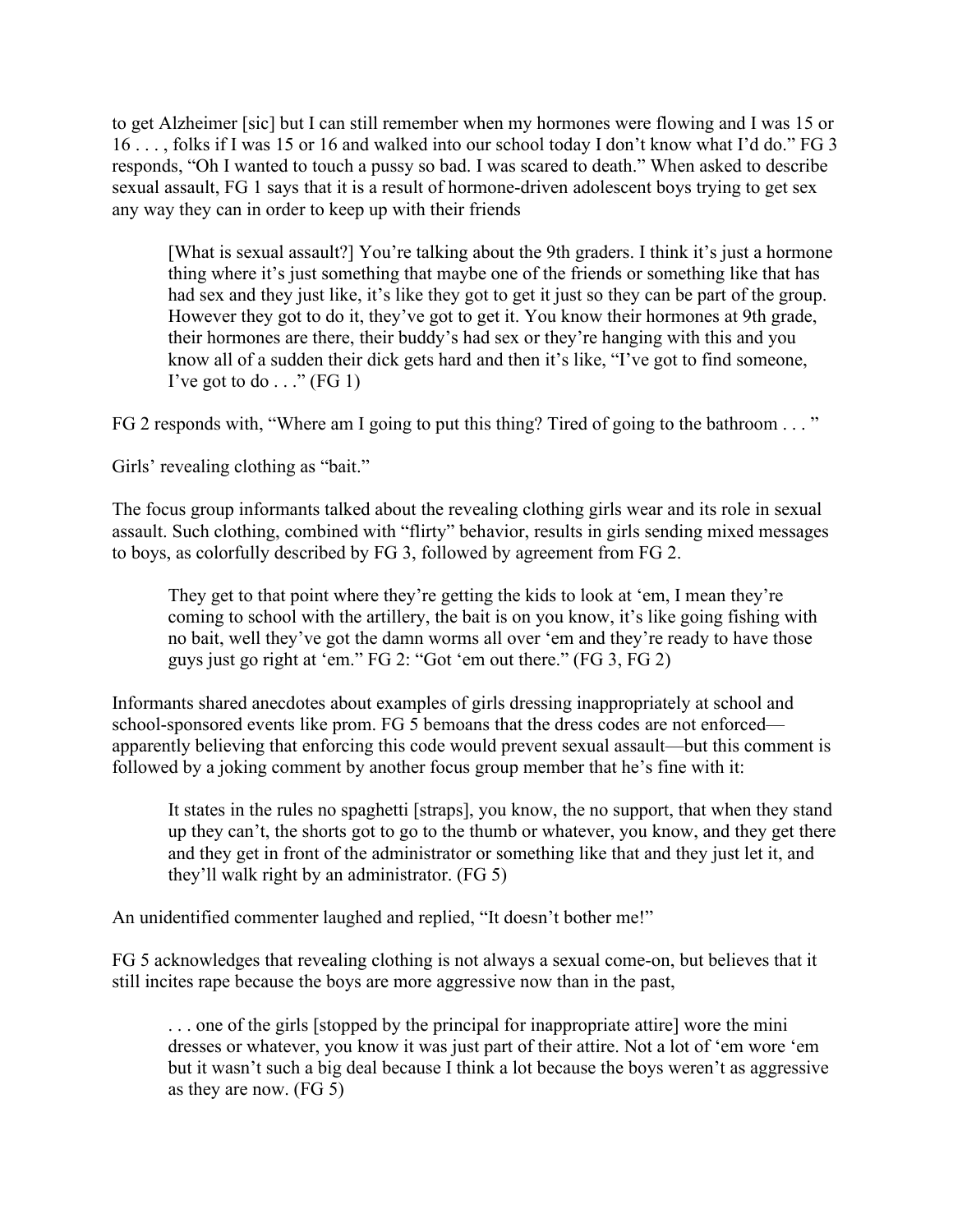FG 6 believes that the parents need to keep a closer eye on what their daughters are wearing, as he does, "Daddy's there to say, 'Honey, you can't wear that.'"

Theme 4: Coaches Minimize the Problem of Sexually Aggressive Actions and Attitudes

Some of the coaches rationalized an athlete's sexually aggressive behavior even if the athlete has done something that would merit a suspension or expulsion from the team or, in some extreme cases, legal action. Three coaches told stories of their athletes who were accused of sexual misconduct, all of whom were described supposedly getting the green light from girls.

I'm not sure because I really think with my player that I dealt with, I think he got the green light and I don't think he did anything wrong because when he was called in on it, he was shocked, totally shocked. But he had to be punished for it, but we had to go through all this red tape of dealing with, you know we're going to have to call the parent, tell the parent this has happened. Cover our ass and it all comes back down to "Are we making more out of this situation than what we really have?" He grabbed her cheeks. You know reached down and grabbed her cheeks (KI 1).

KI 4 shares a similar story:

I've had a couple of situations where one of my players has felt that this young lady was flirting with him and he probably responded inappropriately but he was given the, he was thinking he was getting the green light and the situation completely turned on him and he ended up paying the consequences for it. In his mind, and when we sat down and discussed this issue with him, I don't think he thought down the road that he was doing anything that would be considered wrong. (KI 4)

FG 4 had a situation where one of his athletes was accused of sexual assault. He prefaces his discussion of this with, "And sometimes they fear that they're going to get into trouble or somebody is going to hear about this and they scream rape or assault. And when that happens I don't think they know the consequences they're putting on that other person and his life." He goes on to say how he got caught up in the incident,

I spotted something in this kid as a freshman but academically he struggled because his mother and father . . . he's coming from domestic violence and that but I hung in there with him and he's now at the point where I feel he's one of the most talented players I've ever coached. And a situation happened where he uh, put himself in a situation where he thought he was okay, didn't even think there would be consequences and the person turned it all around and made him look like the aggressor. (FG 4)

Theme 5: Coaches Resist Being Involved in Sexual Aggression Prevention

Many of our respondents were resistant to the idea of coaches being involved in any sexual assault prevention education or programs. The three main reasons were that preventing sexual aggression is not a priority, they already feel overloaded in job duties, and athletes would be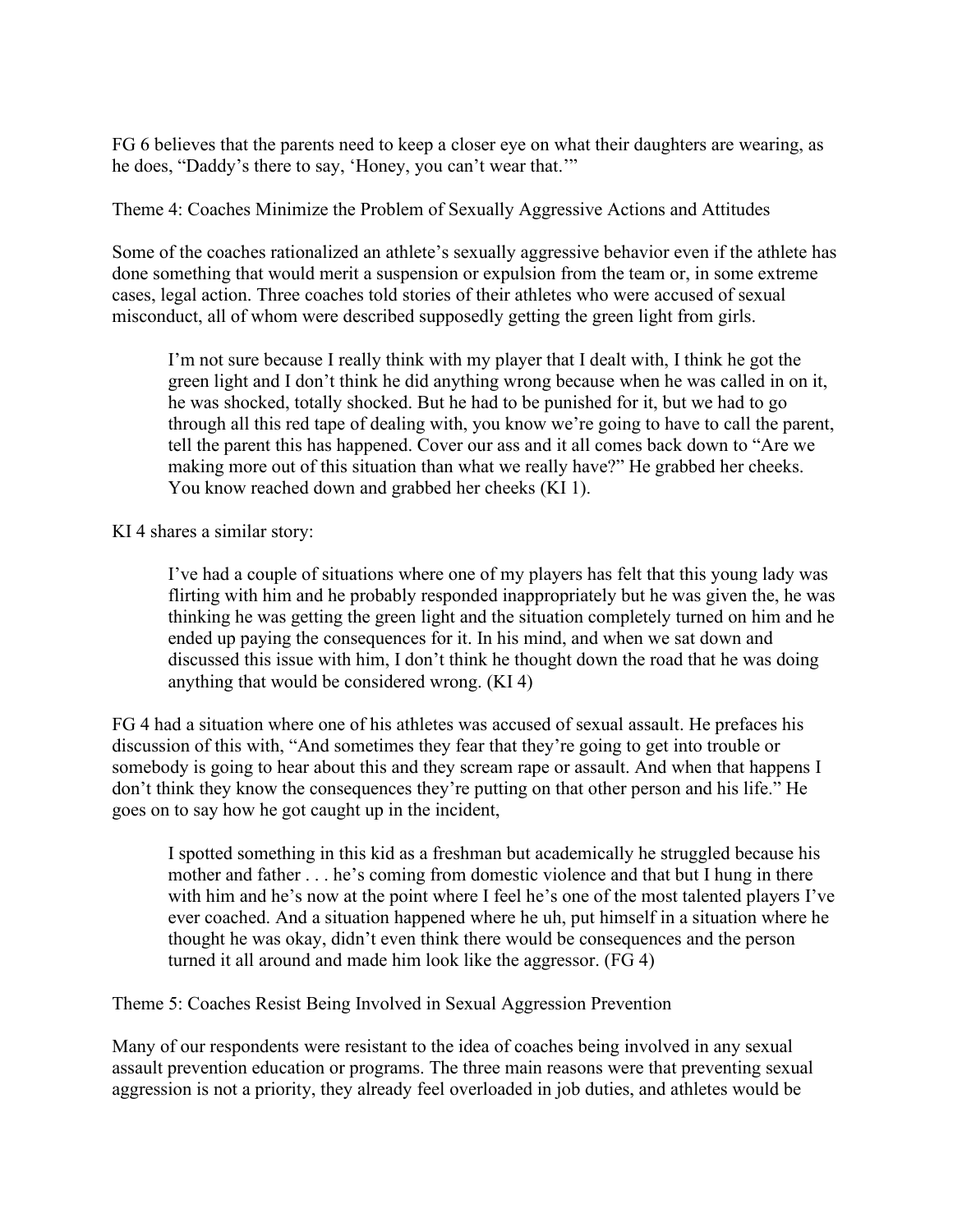unfairly targeted as perpetrators of sexual assaults. In addition, they have a hard time believing the high numbers of assaults and that any of their athletes may be perpetrators.

Sexual assault prevention is not priority

The informants believed that coaches would be resistant because it is not a priority for them. Their priorities are sports and academics, not preventing sexual assault. Preventing sexual assault is not in their job description. Two of the coaches who expressed this form of resistance the most, KI 1 and KI 3, were also administrators.

I mean I've been helping with the golf team now and I can't imagine . . . the context that we would bring that up in it wouldn't sound . . . you know the guys, "What is he talking about. Where is that coming from?" (KI 1)I think that coaches will also tell you it's not my responsibility to raise these kids. You know they say that all the time, they'll say that "I'm not supposed to teach them morals, okay?" Even though they spend an inordinate amount of time with them, some of them will say, "But I'm not their mommas and I'm not their daddies so that's not my responsibility to teach them about sex." (KI 3)

KI 1 also talked about jurisdictional issues, as he talked about a known case of a boy hitting a girl in the parking lot, "Well, the only sanction would be a legal one because it's all off campus. I mean, everything you're talking about just about is going to be off campus, right?" KI 1 later said, "I mean until one of your kids is involved, it's somebody else's problem, that doesn't happen here."

KI 3 suggests that there are so many problems to be addressed that sexual assault isn't an issue that makes the priority list.

Years ago you didn't even worry about all those kind of problems. You might worry that the kid was maybe smoking a cigarette or that he maybe would go somewhere and somebody would convince him to drink a beer but you know now, now I mean you know you've got all these illegal drugs out there and so that kind of overshadows then the violence that is occurring and therefore it doesn't get the attention that I believe it needs. (KI 3)

When asked about how to get the message to coaches, most said that the only way is to provide mandatory coaching clinics for all coaches, specifically targeted to how they could apply and use this information.

They need to know that this is a workshop where I'm going to get something that's going to help me do my job better and will help my team be more successful. That's the bottom line. In our programs, you know coaches are like "How's this going to help me?" You know, "Is this going to help my team win?" (KI 3)

Coaches already feel overloaded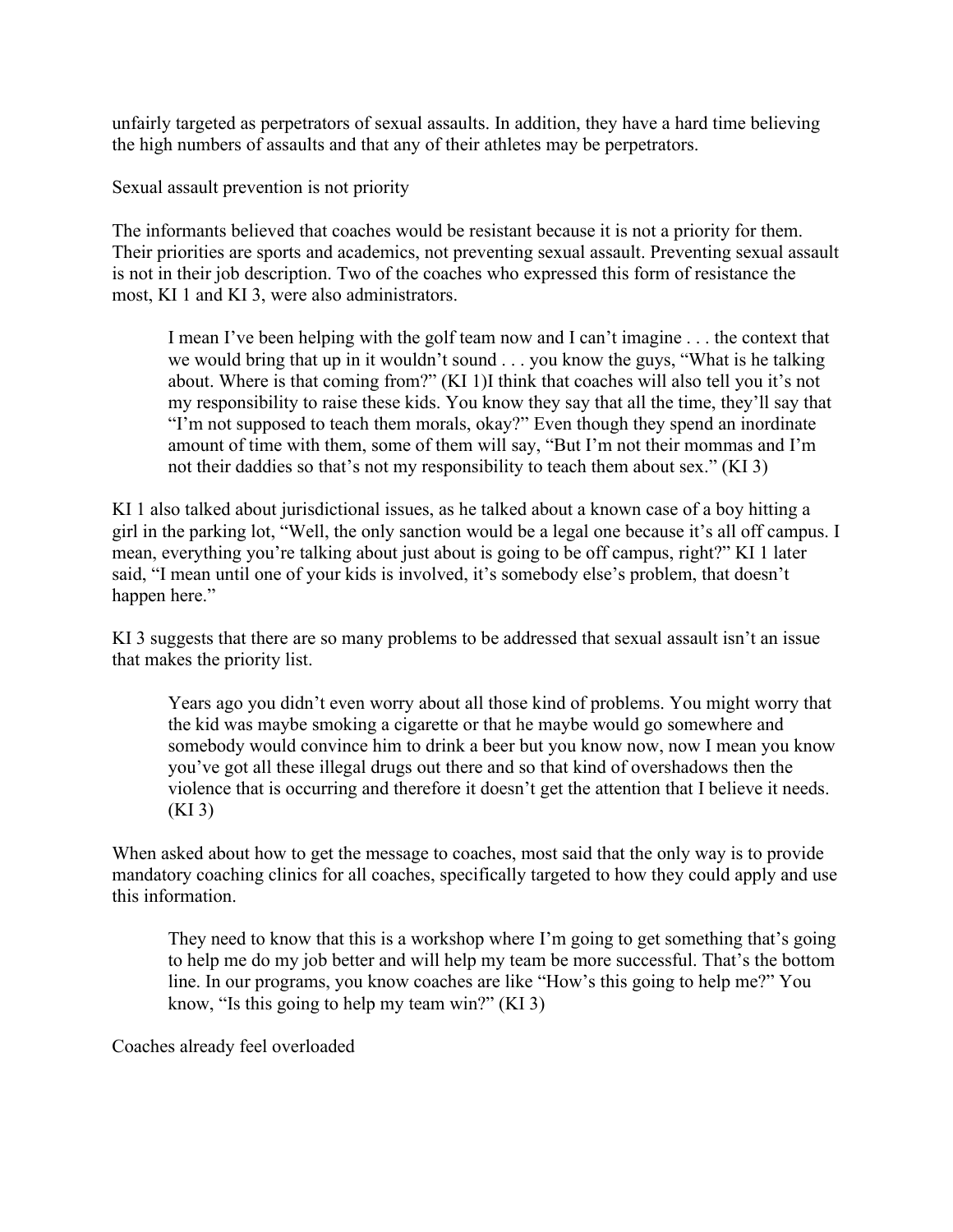The informants felt that coaches were already expected to do too much. When asked whether he thought that coaches and athletes believed that relationship violence was an issue, KI 1 immediately said, "No. Coaches are asked to do too much now beyond what coaching is." Later, KI 1 emphasizes this point again by saying, "Okay, well what more guidelines do you want to put on my job? What other things am I supposed to be doing here?" KI 4 clarified that the problem involved a combination of lack of time, energy, and performance ability.

And see you're talking about something that's . . . time is the issue in all this stuff. Nobody has enough time to do anything. And when they do have the time they're tired from doing everything else that it doesn't do any good. (KI 4)

KI 8 held the same opinion, saying that

Coaches would be resistant to it just because of the time factor. They don't really have that much time. Say that you're a coach coaching three sports and you're also teaching five classes. When are you going to have time to do this? We've had things in the summer time, we've had clinics for our new coaches and people who don't know what the rules are and that kind of thing and the attendance has been extremely poor. Unless superintendents mandate it, it's not going to get done. (KI 8)

Coaches feel like athletes would be unfairly targeted

The informants had a hard time believing the high numbers of assaults and questioned that any of their athletes may be perpetrators. Some informants expressed concern that the questions were implying that athletes were more violent, as implied by FG 6, "I really can't say that our 9th grade male athletes at our school are at anymore of a risk then any 9th grade person at our school."

I thought you were leading towards because a kid's a good ballplayer, there's a higher degree of dating violence that he's going to be a part of as opposed to a guy that's in the band.  $(KI 4)$ 

KI 1: [How should we package or present prevention programs to coaches?] "It almost seems like you're talking only of male sports coaches. I feel like they're being singled out pretty directly." . . . "I think we would have to feel like our athletes were predominantly guilty or something like that. I mean I'm sitting here saying, 'These stats are really hard to believe."

KI 3 expressed concern that having coaches involved in sexual aggression prevention efforts would imply that athletes were perpetrators.

I don't want people to think that my sport teaches people to behave this way outside of the playing arena, so you know I know they're not doing that. You know maybe there's so other reasons but I think that probably is one of those . . . maybe because I know coaches are very protective of their sport, you know it's kind of like this is our family. (KI 3)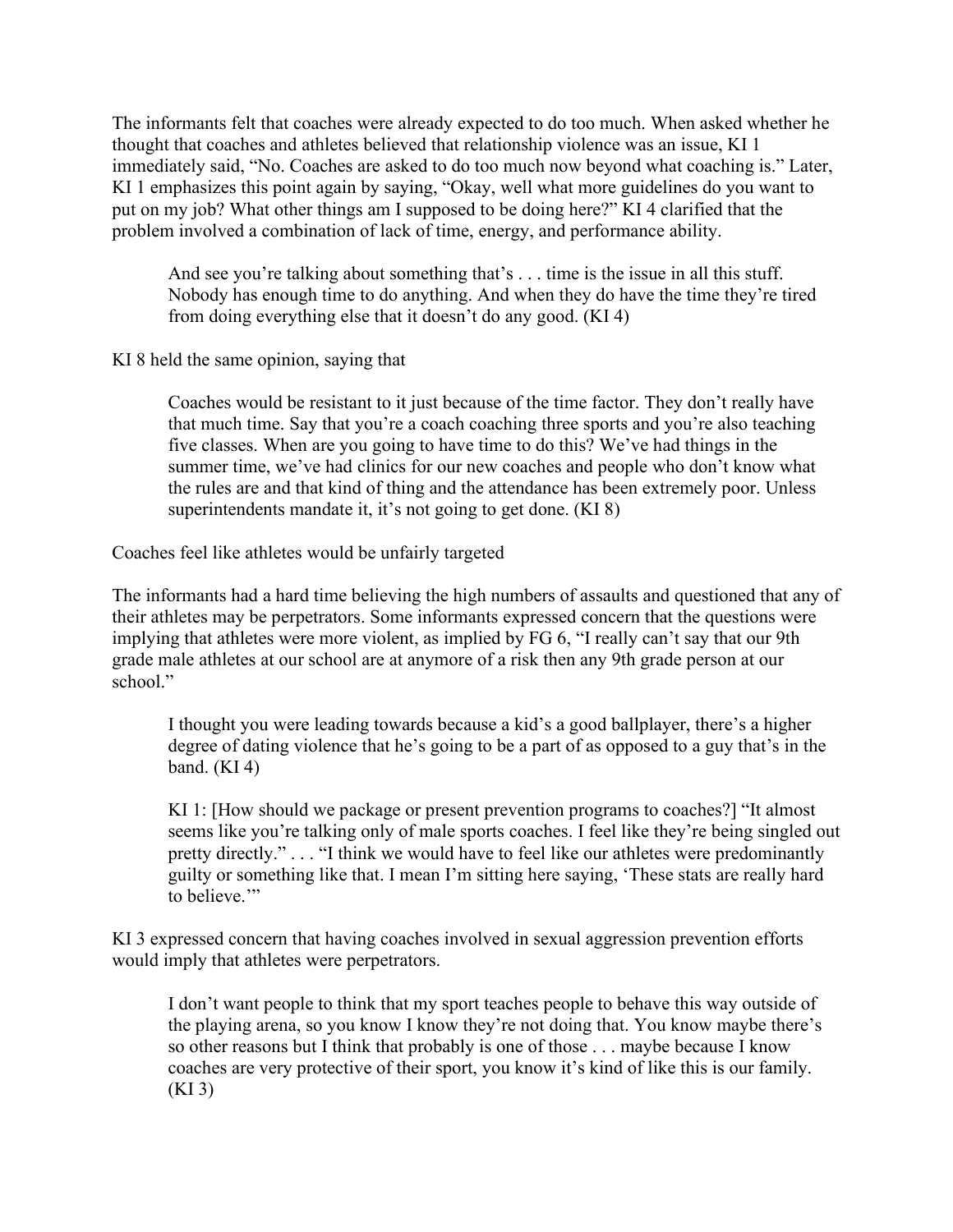The main voice of encouragement was from administrator KI 2, with some nominal support from KI 3.

I think, would they come? That's really going to be up to how well we can sell our associations on pushing it. We've got so many people concerned about behavior on the soccer field and they're looking for ways to positively impact their teams and their players that I think it would be something that the administrative end would encourage. I think that the coaching, a majority would be receptive. (KI 2)

When asked whether coaches see sexual violence as a moral issue, KI 3 says no, but that they may still be concerned, but mostly if it touches their athletes.

I don't think they'll see that necessarily as a moral issue. I think they will see that as everybody's responsibility. That as a coach and you know that you have players on your team who are abusing their girlfriend, boyfriend. (KI 3)

#### **Discussion**

The goal of the study was to examine the potential for high school coaches to be a vehicle for male-focused gender-based sexual aggression prevention. Our findings suggest, however, that coaches hold an array of misperceptions of and prejudices about female sexuality and sexual assault and may be unprepared to manage situations that contain sexually aggressive behavior. Our analysis reveals that although coaches believed they have influence over young men's character and behavior, they may be both unwilling and unable to play a positive role in helping prevent sexual aggression. They are unwilling because they believe they already feel like they're asked to do too much, they have other more important priorities that compete for their time, and they're concerned about linking athletes with violence. They are unable because they generally have a very poor working knowledge of the realities of sexual aggression and the skills to manage it; they also endorse a variety of rape myths that blame young women for their own victimization, minimize male responsibility, and justify male sexual aggression.

Only one informant consistently articulated support for coaches' involvement in any potential prevention programs; this informant was a female administrator. The other two administrators had also coached and expressed both a strong resistance to involvement and attitudes that endorsed rape myths and that justified sexual aggression. All of the administrators and coaches believed that sports play an important role in the lives of their athletes, that it is good for building character, and they see themselves as influential in the lives of their athletes. Almost all the coaches said that getting involved in the personal lives of their athletes was positive and even vital, yet they felt that helping their athletes with their personal problems was part of their role only if they thought the problems affected the athletes' games or their academics. Sexual aggression was not on their list of reasons to become involved in athletes' lives outside of their athletic performance. Even when coaches discussed personal cases of their athletes who were accused of sexual misconduct, they minimized the issue and blamed the girls involved. The coaches believed that they do try and convey positive life skills to their athletes, but they did not connect these life skills to the prevention of sexual aggression.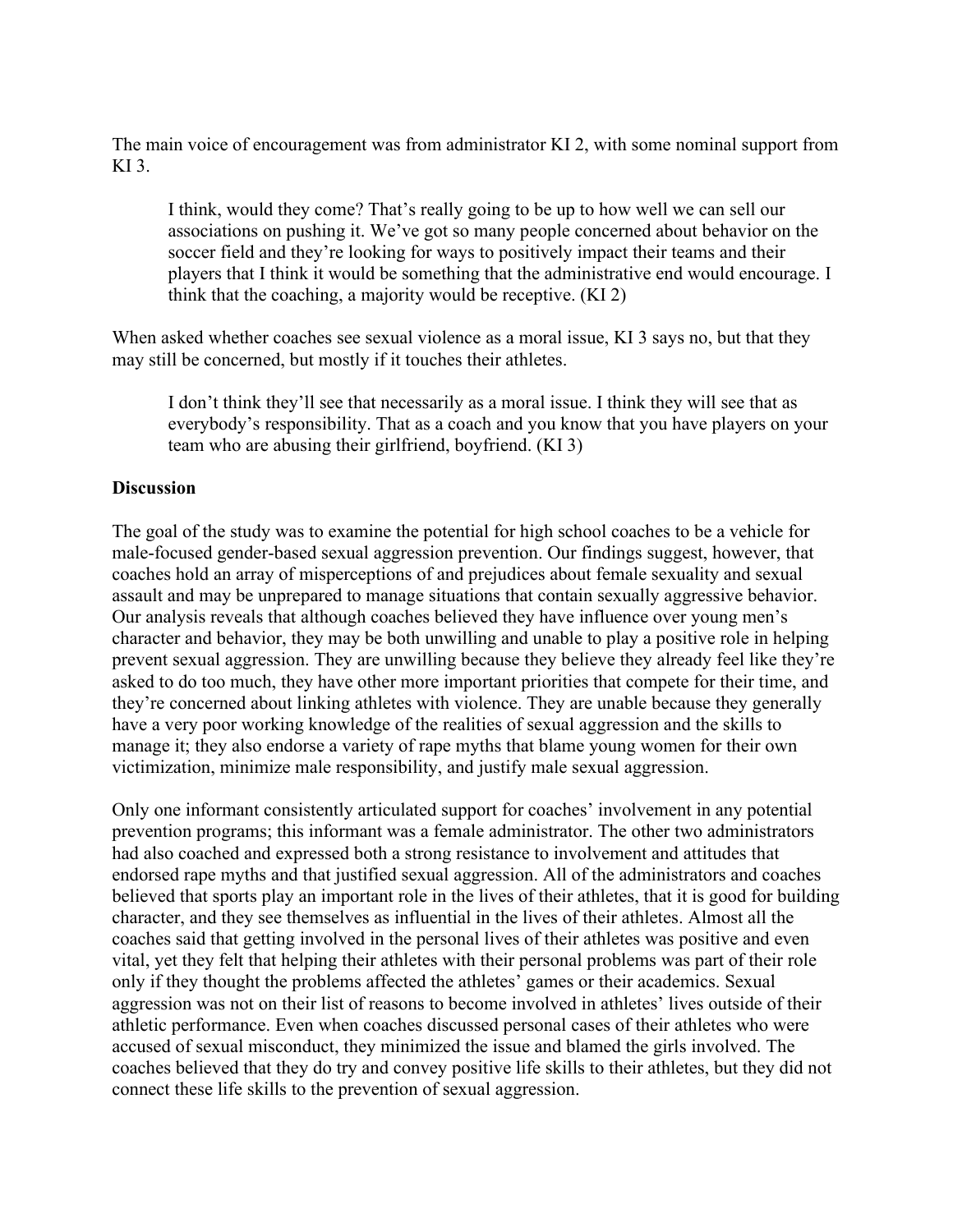Coaches brought up legitimate issues of being overburdened and mystified about how to bring about a discussion of athletes' relationships. Feeling overloaded is the top reason coaches quit coaching (Weiss & Sisley, 1984). Partly as a result, they do not see prevention of sexual aggression as their responsibility. Our findings are consistent with those reported by Gould et al. (2006), who found that sexual assault was the last on a long list of problems coaches reported encountering and coaches reported almost never having experienced sexual aggression as a problem in their sport. These authors also found that although coaches reported that they often became counselors to their athletes, they were unprepared and unsuccessful in dealing with athletes' problems, and they did not view it as part of their role as a coach. Coaching is a role for which many may lack formal training (Stewart & Sweet, 1992); if coaches lack formal training for current requirements of their job, it is unlikely that they would be prepared to help prevent sexual aggression, which is generally not considered part of their job or responsibility. Coaches believe that their personal development issues with athletes center around helping develop sportsmanship and leadership and, to a certain extent, responding to violence that occurs during, or as a direct consequence of, a game.

Coaches' lack of interest in sexual aggression prevention is fostered by the many beliefs they hold that are rooted in culturally accepted rape myths (Burt, 1980) that serve to minimize young men's responsibility for their own sexual behavior. Athletes are more likely than nonathletes to believe these rape myths (Boeringer, 1999; Forbes et al, 2006; Sawyer et al., 2002). Like the athletes in McMahon's (2007) study, the coaches in the present study endorsed the rape myths that girls fabricate claims of assault and if something did happen, the girls are largely to blame by their sexualized dress and behavior. These coaches additionally blamed victims because young men's hormones resulted in a natural and uncontrollable sexual response. The endorsement of rape myths are learned by exposure. It is possible that these beliefs may unfortunately be passed along from coaches to their athletes alongside the positive life skills that coaches hope to instill. Researchers have found that men who are exposed to stories—even just the headlines—that include rape-supportive beliefs are more likely to judge potential perpetrators (including athletes) as not guilty than those who aren't exposed to them (Franiuk, Seefelt, Cepress, & Vandello, 2008; Franiuk, Seefelt, & Vandello, 2008). Exposure to rape myths actually increases men's self-reported proclivity to rape (Bohner, Siebler, & Schmelcher, 2006; Eyssel, Bohner, & Siebler, 2006). Thus, rape myths may also be both a cause and an effect of perpetration of sexual aggression.

#### Study Limitations

This study was limited by its collection of data in one geographic region and the small sample used. The coaches we interviewed may not be representative of their profession; however, administrators of statewide athletic/coaching associations referred them to the study and they were selected from among all coaches attending an annual required statewide coaching clinic. The strength of this study was its qualitative nature and triangulation of methods (both individual and group interviews). The strength of qualitative research is that it allows for an exploration of the intricacies of a subject and the meanings people attach to ideas and experiences (van Manen, 1990). We were able to check for internal validity by examining whether the data were consistent, complementary, and whether they coherently form a conceptual framework (Ward-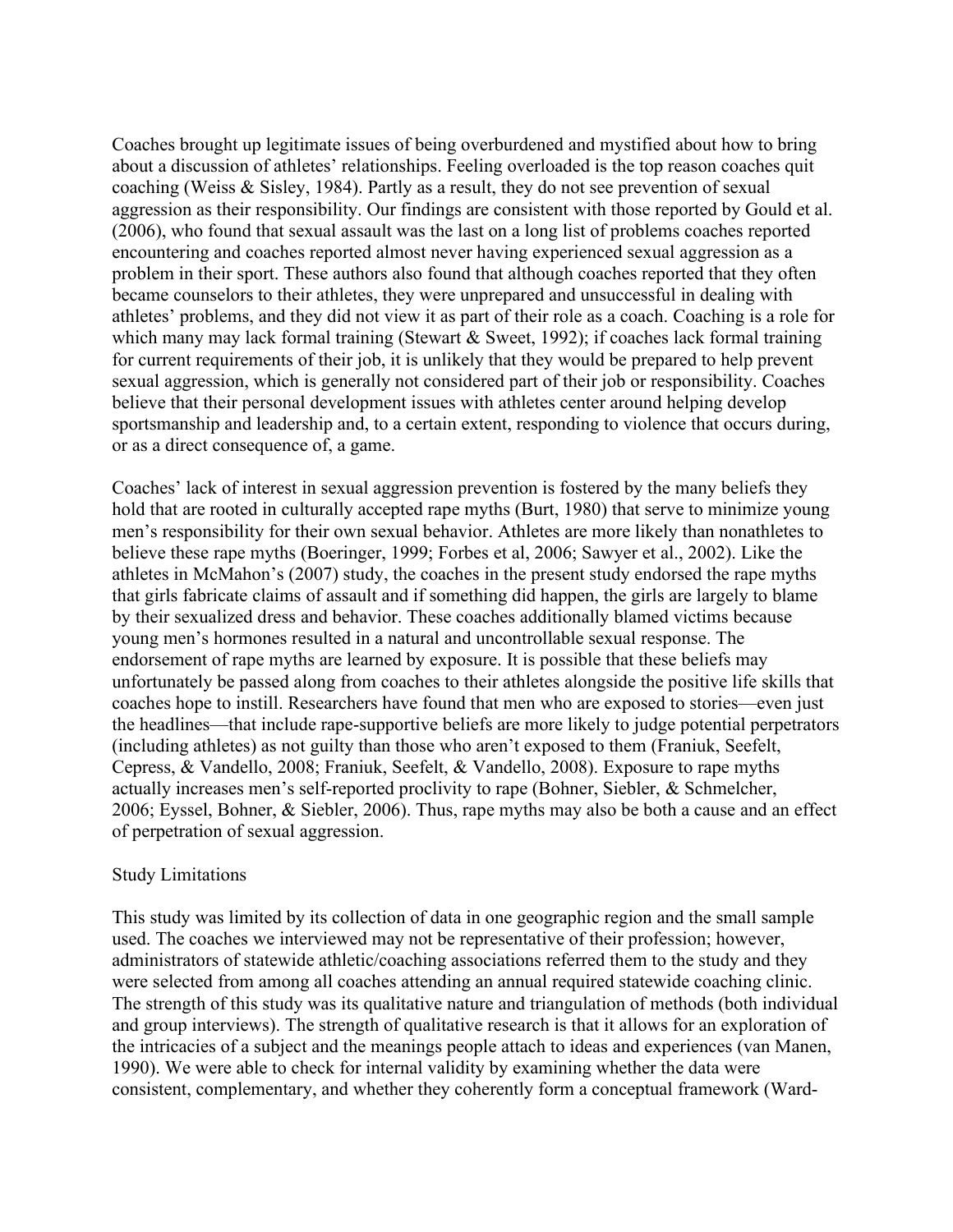Schofield, 1993). We reached a saturation point in the key informant interviews, where informants discussed similar concepts. We did find that the focus group evoked some unique themes and some language not found in the key informant interviews. These participants may have egged each other on with more open language, but they did not contradict the interviews.

#### Suggestions for Future Research

Neither athletes nor coaches are blank slates; thus, any prevention program will be interpreted through their schemas of sexuality, masculinity, and victimization. This study suggests the need to explore in more depth the beliefs about sexual aggression that coaches may be transmitting to athletes. Since the coaches we interviewed held rape-supportive beliefs, one area of research is how to best target coaches for potential sexual assault prevention programs. Future research is needed to assess how to best educate and motivate coaches. This study suggests we need to examine the attitudes the coaches are transmitting and engage them in programming.

There are coach training programs currently in place, such as the Coach Effectiveness Training (CET; Smith & Smoll, 1996). The CET program primarily shows coaches how to provide effective and supportive feedback to athletes, but it also focuses on youth development, including specific suggestions for dealing with common problems in sport and athletes. This and other existing programs may consider incorporating content about sexual aggression as one such problem. Tests of CET have shown that it increases socially desirable behaviors in coaches (Smith, Smoll, & Barnett, 1995) and has a positive effect on athletes' self-concepts (Smith, Smoll, & Curtis, 1979; Smoll, Smith, Barnett, & Everett, 1993). Folding discussions of sexual aggression prevention into such programs may be useful, given that the coaches in our study believed they influenced their athletes' characters and that they believed that coaches would be interested in such programs only to the extent to which it helped them win games.

#### **Conclusions**

Prevention at the primary level involves changes to the structural systems and norms that transmit lessons to young men and women that normalize the use of sexual coercion and control in relationships (Centers for Disease Control and Prevention [CDC], 2004; Douglas et al., 2008). Primary prevention efforts should focus on the methods by which norms of coercion, dominance, and control are learned and the domains in which they become entrenched (Smith et al., 2009). These data suggest that high school athletics may be one social structure in which these norms are learned and possibly even conveyed to athletes by the coaches themselves. Rape myths lead to an atmosphere supportive of rape, to a desensitized attitude toward victims, and to the support of coercive control of women (Koppelaar et al., 1997; Townsend & Campbell, 2008). It is possible, then, that the rape-supportive beliefs held by coaches may lead to an atmosphere supportive of sexual aggression and to a desensitized attitude toward women who are sexually assaulted.

The coaches in the current study believed that they were role models and that coaches do have an influence in shaping young athletes' character and beliefs. In addition, our study suggests that coaches hold attitudes supportive of rape myths. For this reason, coaches themselves may need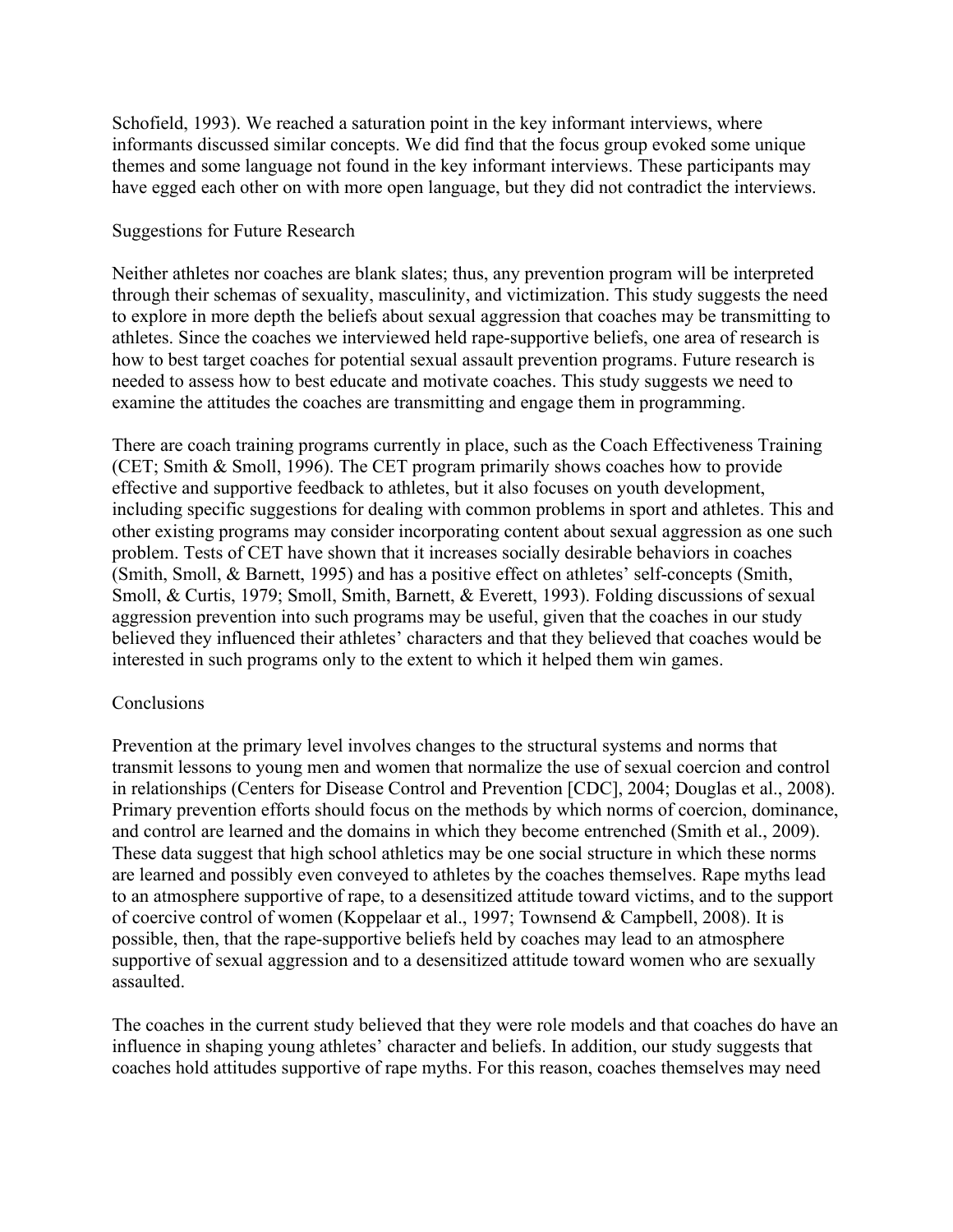in-depth training on gender-based sexual aggression so that even if they are not part of a community's solution to preventing sexual aggression, they will not be part of the problem.

## **Declaration of Conflicting Interests**

The authors declared no potential conflicts of interest with respect to the research, authorship, and/or publication of this article.

#### **Funding**

The authors disclosed the receipt of the following financial support for the research, authorship, and/or publication of this article:

This study was funded by the Dean's Office of the School of HHS, then the School of Health and Human Performance. Dr. Smith was the principal investigator.

#### **References**

Abbey, A., McAuslan, P., Ross, L. T. (1998). Sexual assault perpetration by college men: The role of alcohol, misconception of sexual intent, and sexual beliefs and experiences. Journal of Social and Clinical Psychology, 17, 167-195.

Anderson, L. A., Whiston, S. C. (2005). Sexual assault education programs: A meta-analytic examination of their effectiveness. Psychology of Women Quarterly, 29, 374-388.

Boeringer, S. B. (1999). Associations of rape-supportive attitudes with fraternal and athletic participation. Violence Against Women, 5, 81-90.

Bohner, G., Siebler, F., Schmelcher, J. (2006). Social norms and the likelihood of raping: Perceived rape myth acceptance of others affects men's rape proclivity. Personality and Social Psychology Bulletin, 32, 286-297.

Burt, M. R. (1980). Cultural myths and support for rape. Journal of Personality and Social Psychology, 38, 217-230.

Caron, S. L., Halteman, W. A., Stacy, C. (1997). Athletes and rape: Is there a connection? Perceptual and Motor Skills, 85, 1379-1393.

Carron, A. V. (1980). Social psychology of sport. Ithaca, NY: Movement.

Carron, A. V., Bennett, B. B. (1977). Compatibility in the coach–athlete dyad. The Research Quarterly, 48, 671-679.

Centers for Disease Control and Prevention . (2004). Sexual violence prevention: Beginning the dialogue. Atlanta, GA: Author.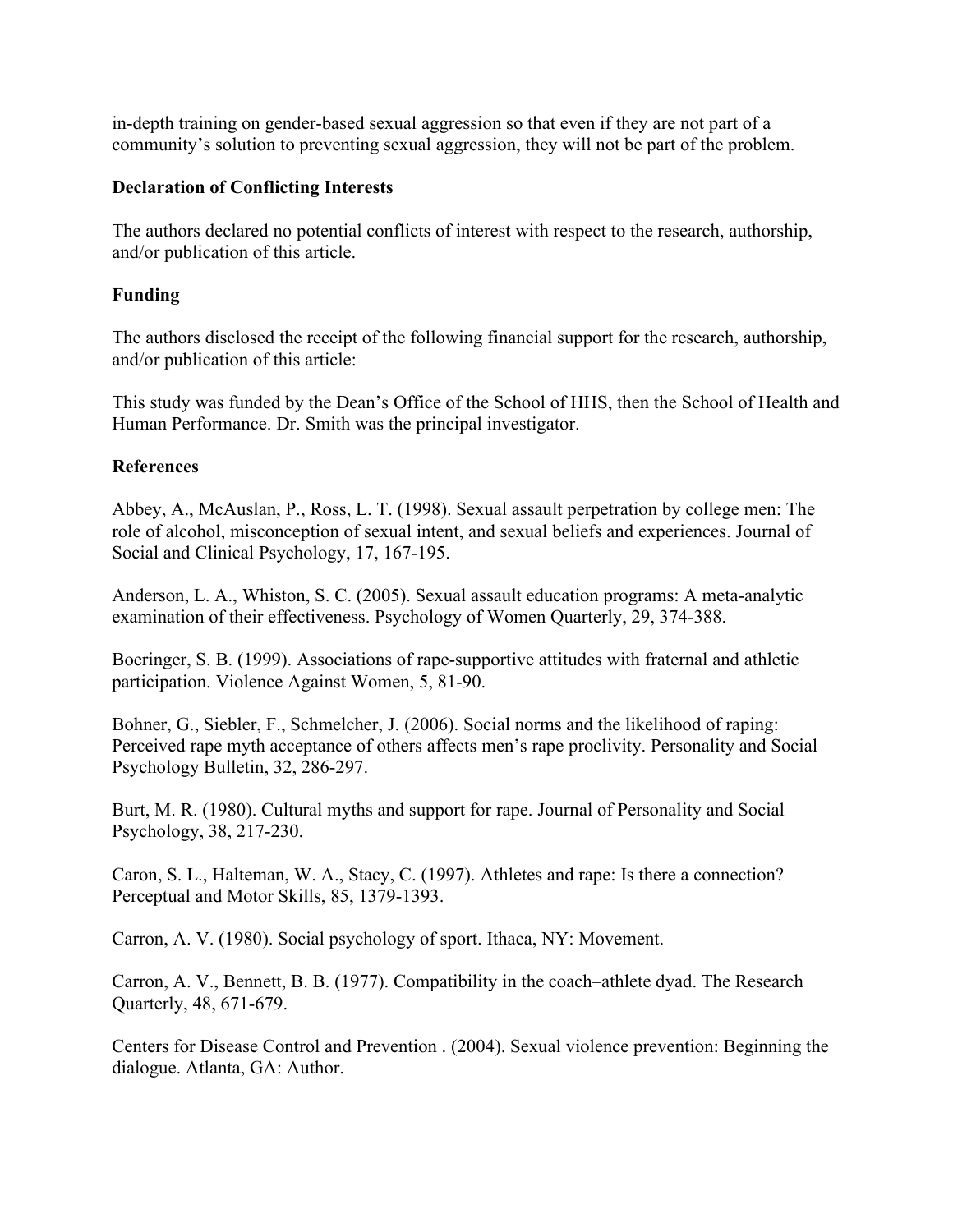Coakley, J. J. (1993). Sport in society: An inspiration or an opiate? In Eitzen, D. S. (Ed.), Sport in contemporary society: An anthology (pp. 27-45.). New York, NY: St. Martin's Press.

Coakley, J. J. (1994). Sport in Society: Issues and controversies. Baltimore, MD: Mosby.

Coakley, J. (1998). Sport in society: Issues and controversies. Burr Ridge, IL: Irwin.

Côté, J., Salmela, J. H. (1996). The organizational tasks of high-performance gymnastic coaches. The Sport Psychologist, 10, 247-267. Google Scholar | Crossref | ISI

Creswell, J. W. (2003). Research design: Qualitative, quantitative and mixed method approaches (2nd ed.). Thousand Oaks, CA: SAGE.

Danish, S. J., Petitpas, A. J., Hale, B. D. (1993). Life development intervention for athletes: Life skills through sports. The Counseling Psychologist, 21, 352-385.

Douglas, U., Bathrick, D., Perry, P. A. (2008). Deconstructing male violence against women: The Men Stopping Violence community-accountability model. Violence Against Women, 14, 247-261.

Drewe, S. B. (2000). Coaches, ethics, and autonomy. Sport, Education and Society, 5(2), 147- 162.

Eyssel, F., Bohner, G., Siebler, F. (2006). Perceived rape myth acceptance of others predicts rape proclivity: Social norm or judgmental anchoring? Swiss Journal of Psychology, 65, 93-99.

Faurie, C., Pontier, D., Raymond, M. (2004). Student athletes claim to have more sexual partners than other students. Evolution & Human Behavior, 25, 1-8.

Forbes, G. B., Adams-Curtis, L. E., Pakalka, A. H., White, K. B. (2006). Dating aggression, sexual coercion, and aggression-supporting attitudes among college men as a function of participation in aggressive high school sports. Violence Against Women, 12, 441-455.

Franiuk, R., Seefelt, J. L., Cepress, S. L., Vandello, J. A. (2008). Prevalence and effects of rape myths in the media: The Kobe Bryant case. Violence Against Women, 14, 287-309.

Franiuk, R., Seefelt, J. L., Vandello, J. A. (2008). Prevalence of rape myths in headlines and their effects on attitudes toward rape. Sex Roles, 58, 790-801.

Frintner, M. P., Rubinson, L. (1993). Acquaintance rape: The influence of alcohol, fraternity membership, and sports team membership. Journal of Sex Education and Therapy, 19, 272-284.

Gidycz, C. A., Hanson, K., Layman, M. J. (1995). A prospective analysis of the relationships among sexual assault experiences: An extension of previous findings. Psychology of Women Quarterly, 19, 5-29.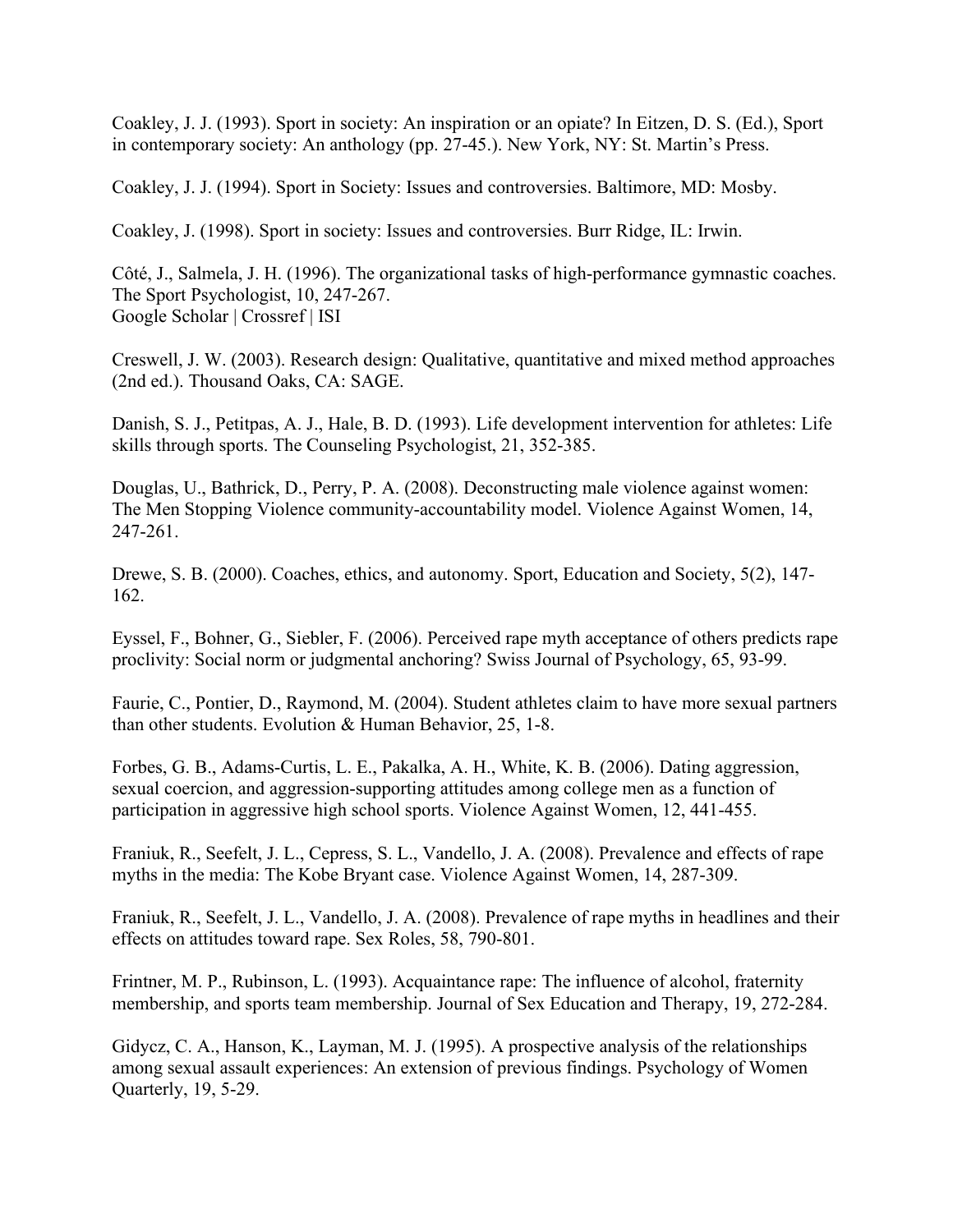Giorgi, A. (1979). The relationships among level, type, and structure and their importance for social science theorizing: A dialogue with Ahutz. In Giorgi, A., Knowles, R., Smith, D. L. (Eds.), Duquesne studies in phenomenological psychology (Vol. 3, pp. 81-92). Pittsburgh, PA: Duquesne University Press.

Gould, D., Chung, Y., Smith, P., White, J. W. (2006, September). Future directions in coaching life skills: Understanding high school coaches' views and needs. Athletic Insight: The Online Journal of Sport Psychology, 8, 28-38.

Gould, D., Collins, K., Lauer, L., Chung, Y. (2007). Coaching life skills through football: A study of award winning high school coaches. Journal of Applied Sport Psychology, 19, 16-37.

Hellison, D. R., Martinek, T. J., Cutforth, N. J. (1996). Beyond violence prevention in inner-city physical activity programs. Journal of Peace Psychology, 2, 321-337.

Humphrey, S. A., Kahn, A. S. (2000). Fraternities, athletic teams, and rape: Importance of identification with a risky group. Journal of Interpersonal Violence, 15, 1313-1322.

Humphrey, J. A., White, J. W. (2000). Women's vulnerability to sexual assault from adolescence to young adulthood. Journal of Adolescent Health, 27, 419-424.

Lackie, L., de Man, A. F. (1997). Correlates of sexual aggression among male university students. Sex Roles, 37, 451-457.

Lalumiere, M. L., Chalmers, L. J., Quisley, V. L., Seto, M. C. (1996). A test of mate deprivation hypothesis of sexual coercion. Ethology and Sociobiology, 17, 299-318.

Locke, B. D., Mahalik, J. R. (2005). Examining masculinity norms, problem drinking, and athletic involvement as predictors of sexual aggression in college men. Journal of Counseling Psychology, 52, 279-283.

Katz, J. (1995, Summer). Reconstructing masculinity in the locker room: The Mentors in Violence Prevention Project. Harvard Educational Review, 65.

Koppelaar, L., Lange, A., van, de, Velde, J.-W. (1997). The influence of positive and negative victim credibility on the assessment of rape victims: An experimental study of the expectancyconfirmation bias. International Review of Victimology, 5, 61-85.

Koss, M. P., Gaines, J. A. (1993). The prediction of sexual aggression by alcohol use, athletic participation, and fraternity affiliation. Journal of Interpersonal Violence, 8, 94-108.

Martin, S. B., Richardson, P. A., Weiller, K. H., Jackson, A. W. (2004). Role models, perceived sport encouragement, and sport expectations of adolescent athletes and their parents. Women in Sport & Physical Activity Journal, 13(5), 18-27.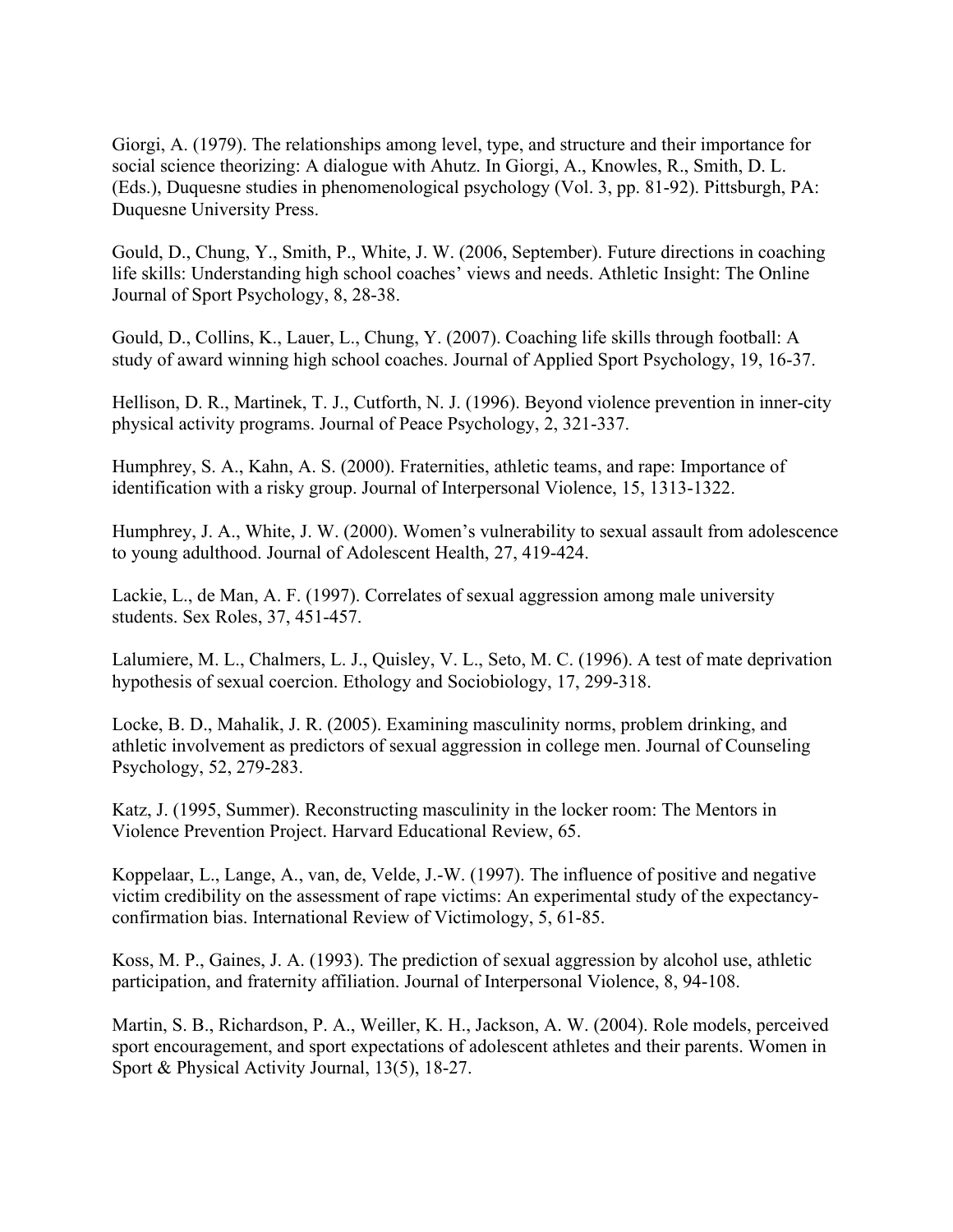McCallister, S. G., Blinde, E. M., Weiss, W. M. (2000). Teaching values and implementing philosophies: Dilemmas of the coach. Physical Educator, 57, 35-45.

McMahon, S. (2007). Understanding community-specific rape myths: Exploring student athlete culture. Affilia: Journal of Women and Social Work, 22, 357-370.

Moustakas, C. E. (1994). Phenomenological research methods. Thousand Oaks, CA: SAGE.

National Federation of State High School Associations . (2005). 2004-2005 NFHS high school athletics participation survey. Retrieved August 18, 2009, from [http://www.nfhs.org/scriptcontent/VACustom/SurveyResources/2004-](http://www.nfhs.org/scriptcontent/VACustom/SurveyResources/2004-05_Participation_Summary.pdf) [05\\_Participation\\_Summary.pdf](http://www.nfhs.org/scriptcontent/VACustom/SurveyResources/2004-05_Participation_Summary.pdf)

Poczwardowski, A., Barott, J. E., Henschen, K. P. (2002). The athlete and coach: Their relationship and its meaning: Results of an interpretive study. International Journal of Sport Psychology, 33(1), 116-140.

Poczwardowski, A., Barott, J. E., Jowett, S. (2006). Diversifying approaches to research on coach-athlete relationships. Psychology of Sport and Exercise, 7, 125-142.

Qualis Research Associates . (1985). Ethnograph. Salt Lake City, UT: Author.

Shields, E. W. (1999). Intimidation and violence by males in high school athletics. Adolescence, 34, 503-521.

Smith, R. E., Smoll, F. L. (1996). Way to go, coach! Portola Valley, CA: Warde.

Smith, R. E., Smoll, F. L., Barnett, N. P. (1995). Reduction of children's sport performance anxiety through social support and stress-reduction training for coaches. Journal of Applied Developmental Psychology, 16, 125-142.

Smith, R. E., Smoll, F. L., Curtis, B. (1979). Coach effectiveness training: A cognitivebehavioral approach to enhancing relationship skills in youth sport coaches. Journal of Sport Psychology, 1, 59-75.

Smith, D., Stewart, S. (2003). Sexual aggression and sports participation. Journal of Sport Behavior, 26(4), 384-395.

Smith, P. H., White, J. H., Humphrey, J. A. (1999, November). Women's experiences of physical assault from high school to college. Chicago, IL: American Public Health Association.

Smith, P. H., White, J. W., Morocco, K. E. (2009). Becoming who we are: A theoretical explanation of gendered social structures and social networks that shape adolescent interpersonal aggression. Psychology of Women Quarterly, 33, 25-29.